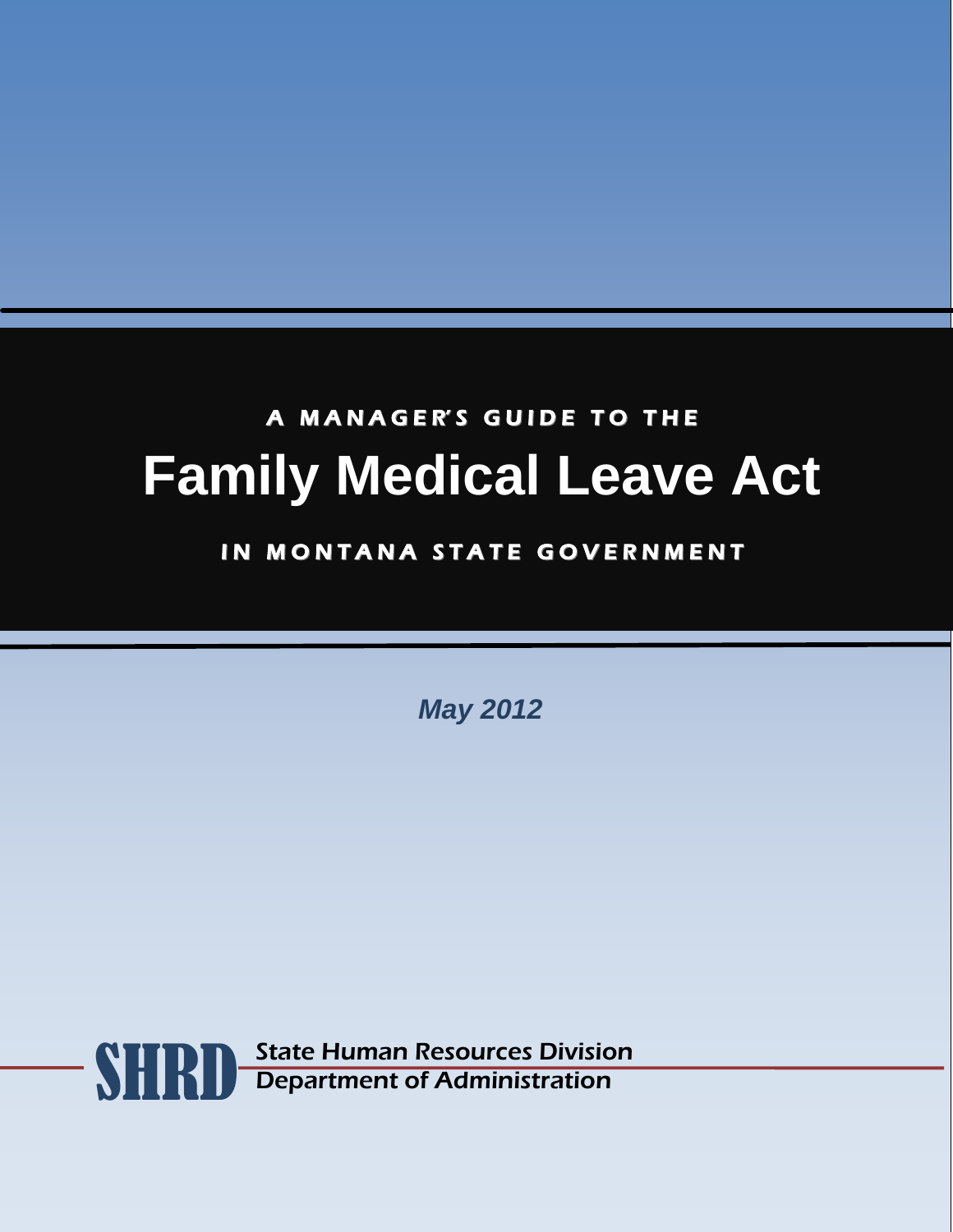# **Table of Contents**

| Leave to care for a spouse, son, daughter or parent with a serious health     |
|-------------------------------------------------------------------------------|
| Leave to care for a covered service member with a serious illness or injury11 |
|                                                                               |
|                                                                               |
|                                                                               |
| Sending the Eligibility - Rights and Responsibilities Notice16                |
|                                                                               |
| Determining if the Employee's Certification is Complete and Sufficient21      |
|                                                                               |
|                                                                               |

| Original Publication: | April | 2005 |
|-----------------------|-------|------|
| Revised:              | May   | 2012 |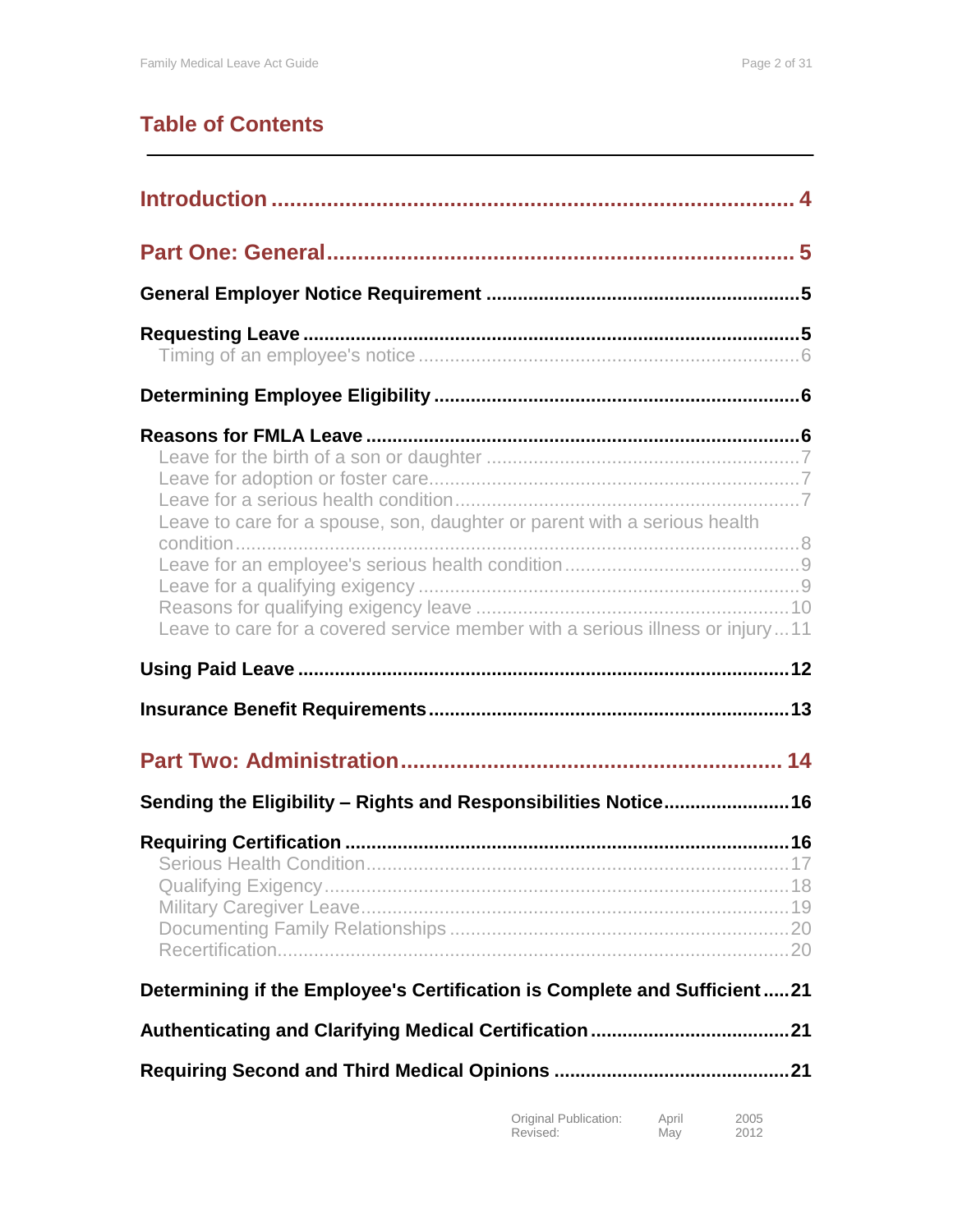|                                                                    | 22 |
|--------------------------------------------------------------------|----|
|                                                                    |    |
|                                                                    |    |
| Military caregiver leave - 26 weeks in a single 12-month period 23 |    |
|                                                                    |    |
|                                                                    |    |
|                                                                    |    |
|                                                                    |    |
|                                                                    |    |
|                                                                    |    |
|                                                                    |    |
|                                                                    |    |
|                                                                    |    |
|                                                                    |    |
|                                                                    |    |
|                                                                    |    |
|                                                                    | 30 |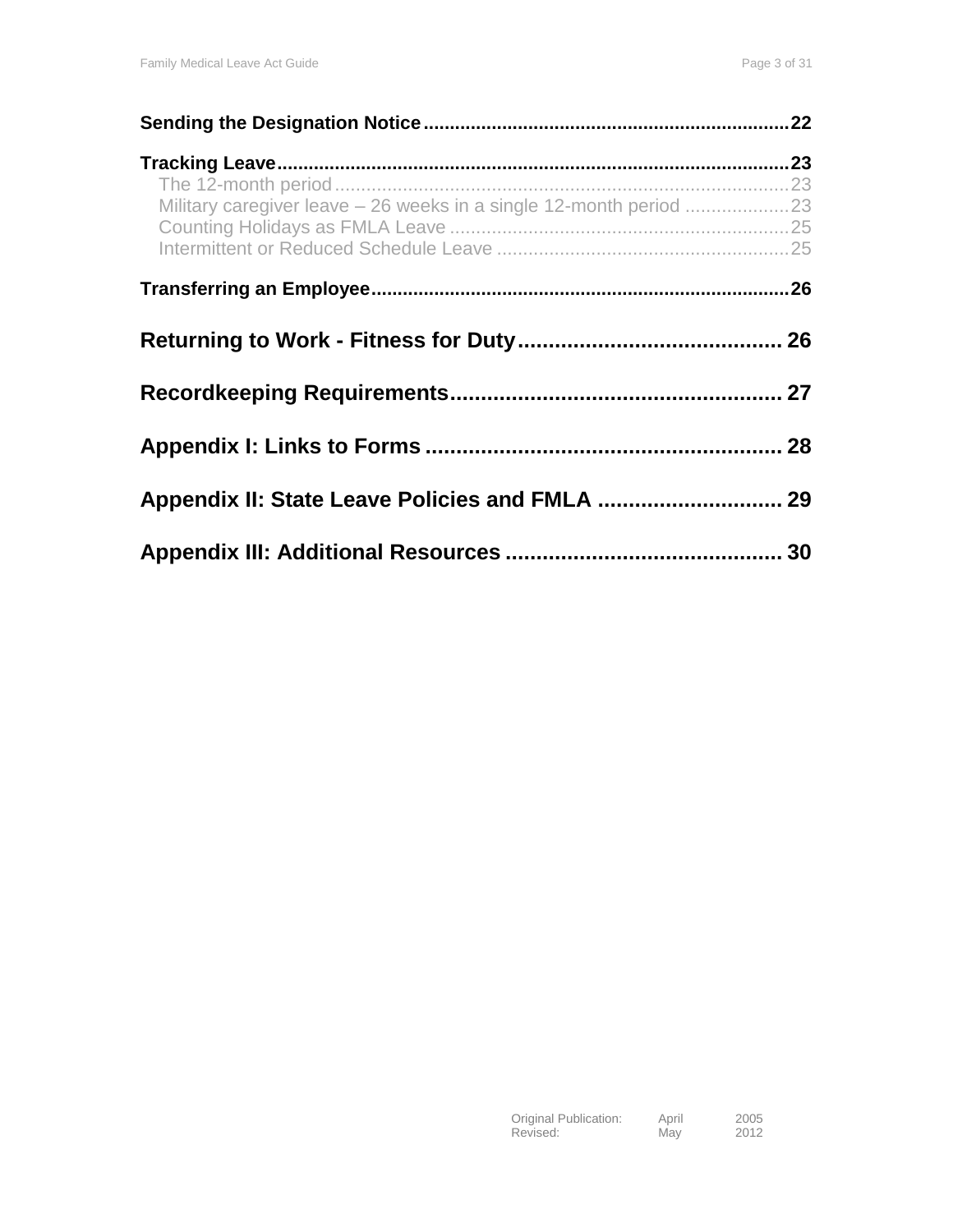# <span id="page-3-0"></span>**Introduction**

The Family Medical Leave Act (FMLA or Act) provides specific benefits to employees. FMLA is intended to balance the demands of the workplace with the needs of families and to promote family stability, economic security and national interests in preserving family integrity (29 CFR 825.101). Specifically, the FMLA:

- entitles eligible employees to job protected leave;  $\bullet$
- maintains an employee's health benefits during leave;  $\bullet$
- restores an employee to a job at the conclusion of leave;  $\bullet$
- $\bullet$ sets employer and employee requirements for notice of leave; and
- assists managers and supervisors in managing leave requests.

The Act requires managers to provide eligible employees with leave for any of the following reasons:

- the birth of a son or daughter and to care for the newborn child;
- $\bullet$ for placement of a son or daughter for adoption or foster care;
- to care for a spouse, son, daughter, or parent with a serious health  $\bullet$ condition;
- for the employee's serious health condition;  $\bullet$
- a qualifying exigency because the employee's spouse, son, daughter,  $\bullet$ or parent is on covered active duty or has been notified of or called to covered active duty; or
- to care for a spouse, son, daughter, parent, or next of kin who is a covered service member with a qualifying injury.

This guide provides human resource professionals, managers, and supervisors with some information about implementing the FMLA. This guide supplements the regulations, our policy, and the question and answer document. We organized this guide into two parts. Part one is general information – including eligibility. Part two addresses administration. You can find references to the FMLA regulations throughout the guide. For a complete set of regulations, see the Department of Labor's web site at [http://www.dol.gov/whd/fmla/.](http://www.dol.gov/whd/fmla/)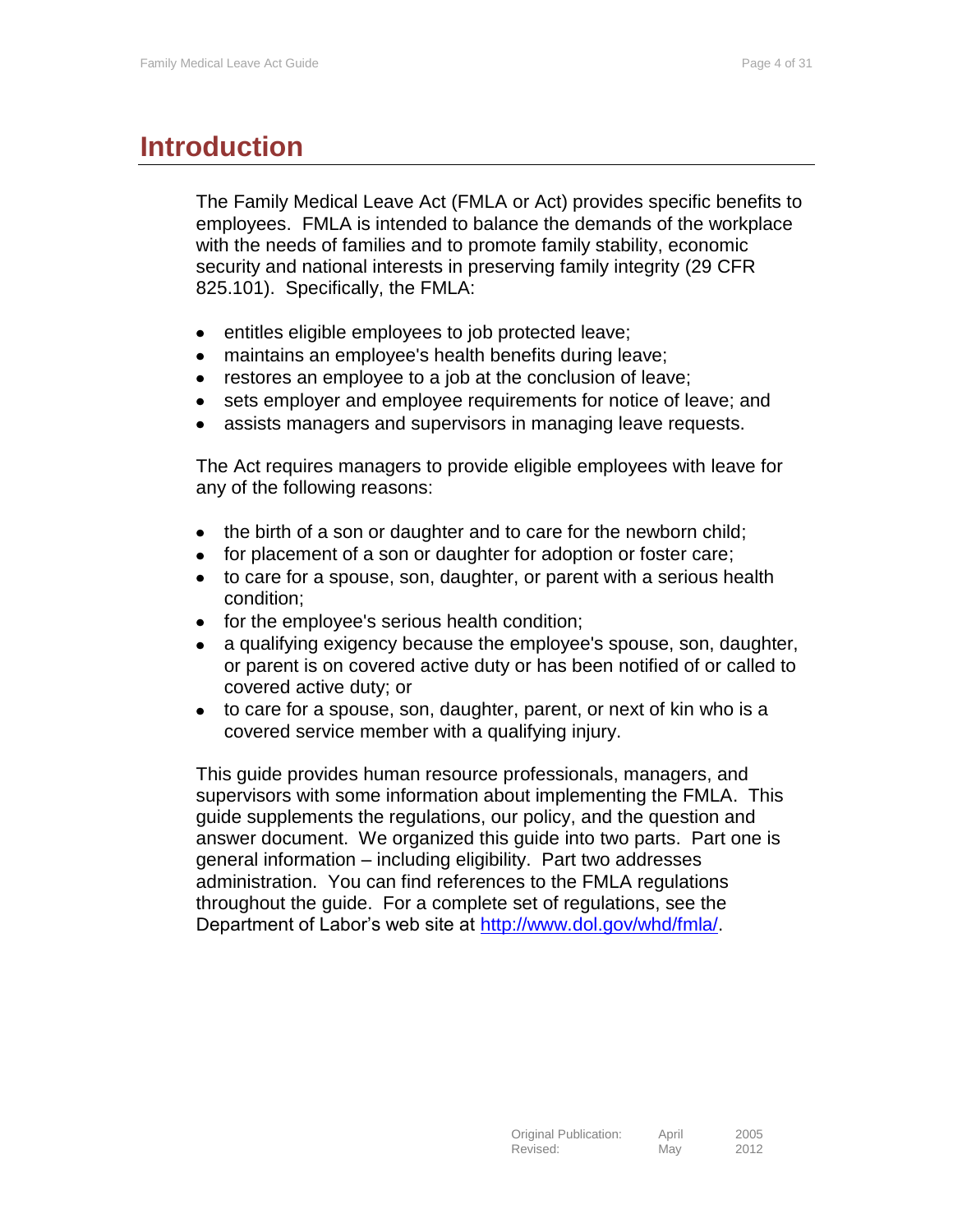# <span id="page-4-0"></span>**Part One: General**

In this section, we've included general FMLA requirements and information about employee eligibility. We also describe the reasons for leave qualifying as FMLA covered leave.

### <span id="page-4-1"></span>**General Employer Notice Requirement**

The Act requires an employer to notify its employees of their rights and responsibilities. Your agency can provide notice through employee handbooks or other written materials. We have included the general notice in the State of Montana employee (SOME) information system. However, your agency also has responsibilities under the Act. Your agency must post notice of FMLA rights in conspicuous locations in the work place (29 CFR 825.300). The U.S. Department of Labor provides a general notice poster. See Appendix I for a link to this form. Your agency must also supply written notice to newly-hired employees.

# <span id="page-4-2"></span>**Requesting Leave**

An employee may give you oral or written notice of the need for FMLA leave (29 CFR 825.302 and 303). The Act does not require an employee to specifically mention the FMLA. An employee requesting leave must provide you with sufficient information to determine if the leave qualifies as FMLA leave and the anticipated timing and duration of the leave. Calling in "sick" and not providing additional information is not sufficient notice.

Whether the need for leave is foreseeable or unforeseeable, you may require an employee's compliance with your agency's customary and usual procedures for requesting time away from work. For example, in an unforeseeable situation, your usual policy may require employees give two hours' advance notice before a shift starts. However, an emergency medical situation may make it impractical or impossible for the employee to make a call. In such a situation, we expect the employee to make the call as soon as possible and practical after the emergency has passed. If an employee does not comply with your agency's procedures for requesting time away from work, you may delay or deny FMLA coverage (29 CFR 825.303).

We recommend employees submit a State of Montana Employee FMLA Notice Form when they request foreseeable leave. See Appendix I for a link to this form.

| Original Publication: | April | 2005 |
|-----------------------|-------|------|
| Revised:              | May   | 2012 |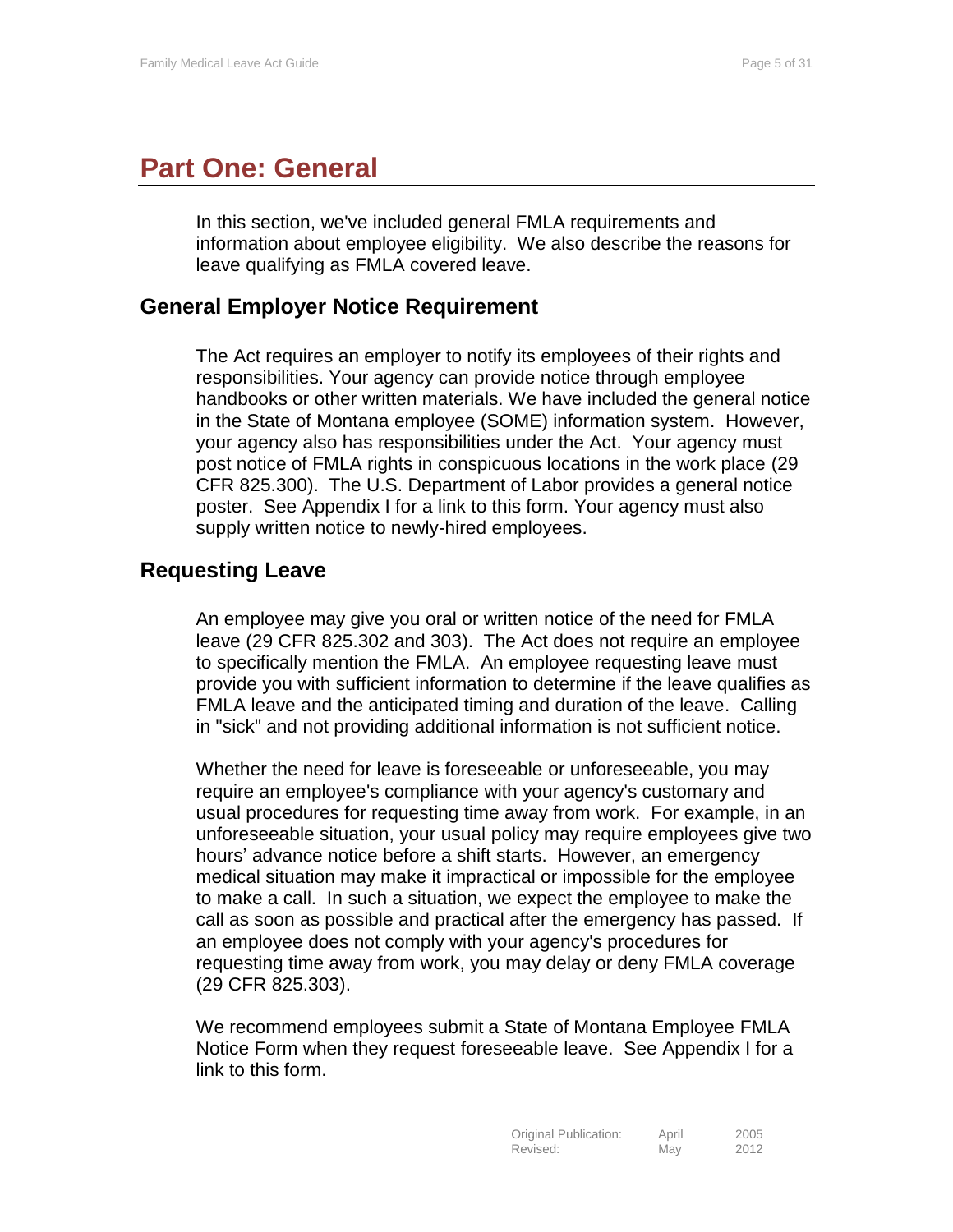### <span id="page-5-0"></span>**Timing of an employee's notice**

When the need for FMLA leave is foreseeable, the employee should give you at least 30 days' notice. You may also require the employee to follow your agency's usual and customary leave notice procedures. For example, you may require 30 days' notice when leave is for birth, placement or adoption, or planned medical treatment. If the need is foreseeable and you do not receive 30 days' notice, you may consider the employee's reasonable explanation for not giving notice. If the explanation is not reasonable, you may deny FMLA coverage until 30 days after the date the employee provided notice (29 CFR 825.304).

If a 30-day notice is not practical, the employee must give notice as soon as possible and practical. Typically, this is the same or next business day after the employee becomes aware of the need for leave.

The employee must give you notice for leave only once. However, if the dates for scheduled leave change, the employee must advise you as soon as possible.

# <span id="page-5-1"></span>**Determining Employee Eligibility**

Our FMLA policy (MOM #03-0309) sets different eligibility requirements from the Act. A state employee qualifies for FMLA leave if the employee has worked:

- for state government for at least 12 months; **and**
- at least 1,040 hours during the previous 12 months.  $\bullet$

The 12-month period of employment does not have to be consecutive. In most cases, all time worked for the state counts towards the 12-month period. You may disregard previous employment when a break in service of more than seven years occurs unless it was for military service.

## <span id="page-5-2"></span>**Reasons for FMLA Leave**

Once you determine the employee meets the eligibility requirements, you must decide whether the stated reason for leave qualifies under the Act. The following sections describe the types of covered leave.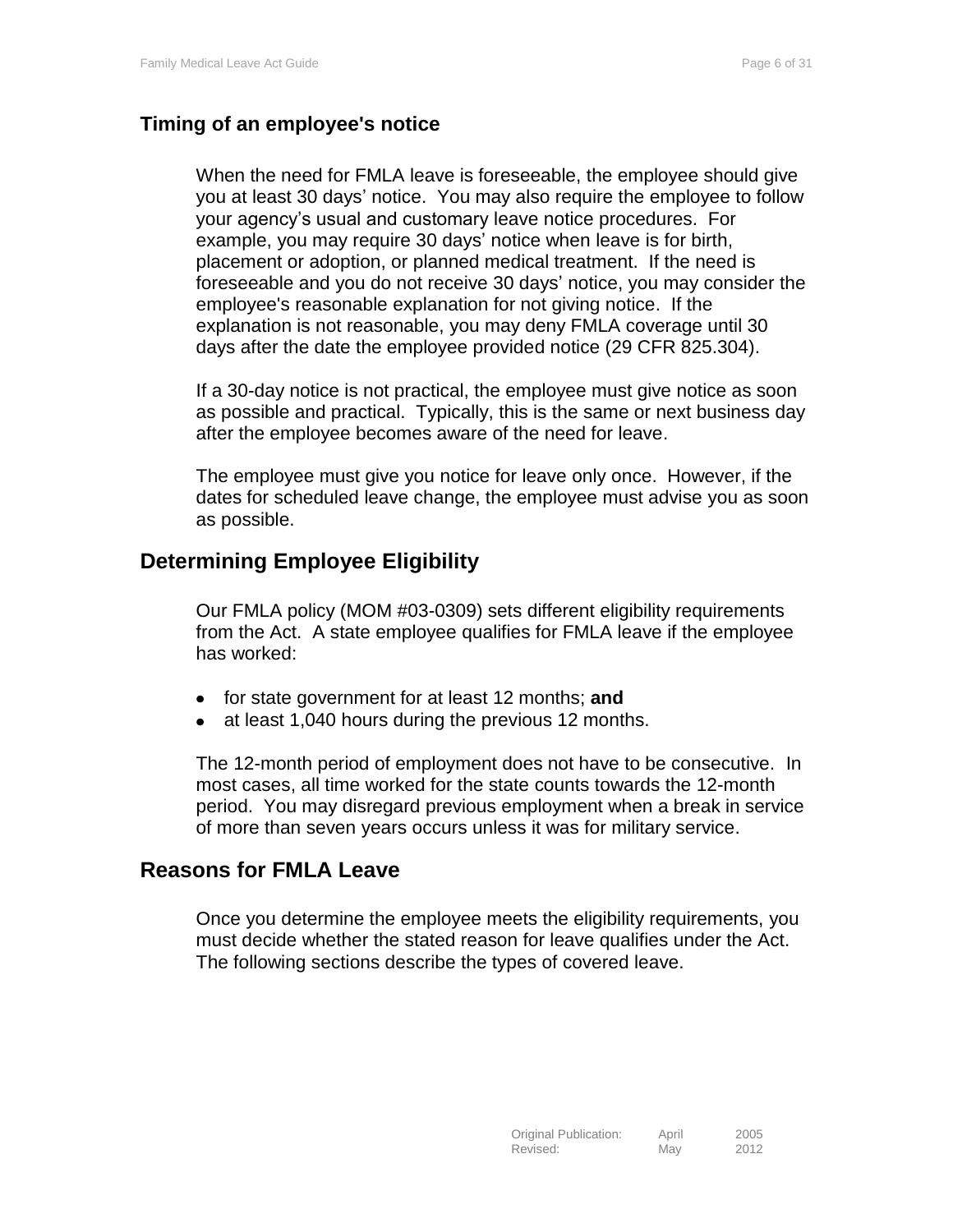#### <span id="page-6-0"></span>**Leave for the birth of a son or daughter**

Parents are entitled to FMLA leave for pregnancy or birth of a child (29 CFR 825.120). Montana state government allows each parent to take up to 12 weeks of leave even though the FMLA allows an employer of both the mother and father to combine their leave. The right to take leave to be with a healthy newborn child expires at the end of the 12-month period following birth.

A mother may take FMLA leave for incapacity due to pregnancy, prenatal care, or for her own serious health condition. The absence does not need to last three consecutive days, and medical treatment is not required. A husband may take FMLA leave to care for an incapacitated pregnant spouse or to care for her during prenatal care.

An employee must obtain your approval to take intermittent or reduced schedule leave to be with a healthy newborn child. Your permission is not required to care for a seriously ill newborn child.

#### <span id="page-6-1"></span>**Leave for adoption or foster care**

An eligible employee may take up to 12 weeks of FMLA leave before or after placement of a son or daughter for adoption or foster care (29 CFR 825.121). When leave is necessary for the placement to proceed, an employee may take leave before the actual placement or adoption.

An employee's right to take leave to be with a healthy adopted or foster care child expires 12 months after the first day of placement. The State of Montana allows each parent to take up to 12 weeks of FMLA leave.

Your approval is required to take intermittent or reduced schedule leave. Your approval is not required to care for a seriously ill adopted or foster care child.

#### <span id="page-6-2"></span>**Leave for a serious health condition**

The Act defines a serious health condition as an illness, injury, impairment, or physical or mental condition involving inpatient care or "continuing treatment by a health care provider" (29 CFR 825.113). Inpatient care is an overnight stay in a hospital, hospice or residential medical care facility. This includes any period of incapacity or subsequent treatment in connection with the period of inpatient care. Incapacity is the inability to work, attend school, or perform other regular daily activities because of a serious health condition.

| Original Publication: | April | 2005 |
|-----------------------|-------|------|
| Revised:              | May   | 2012 |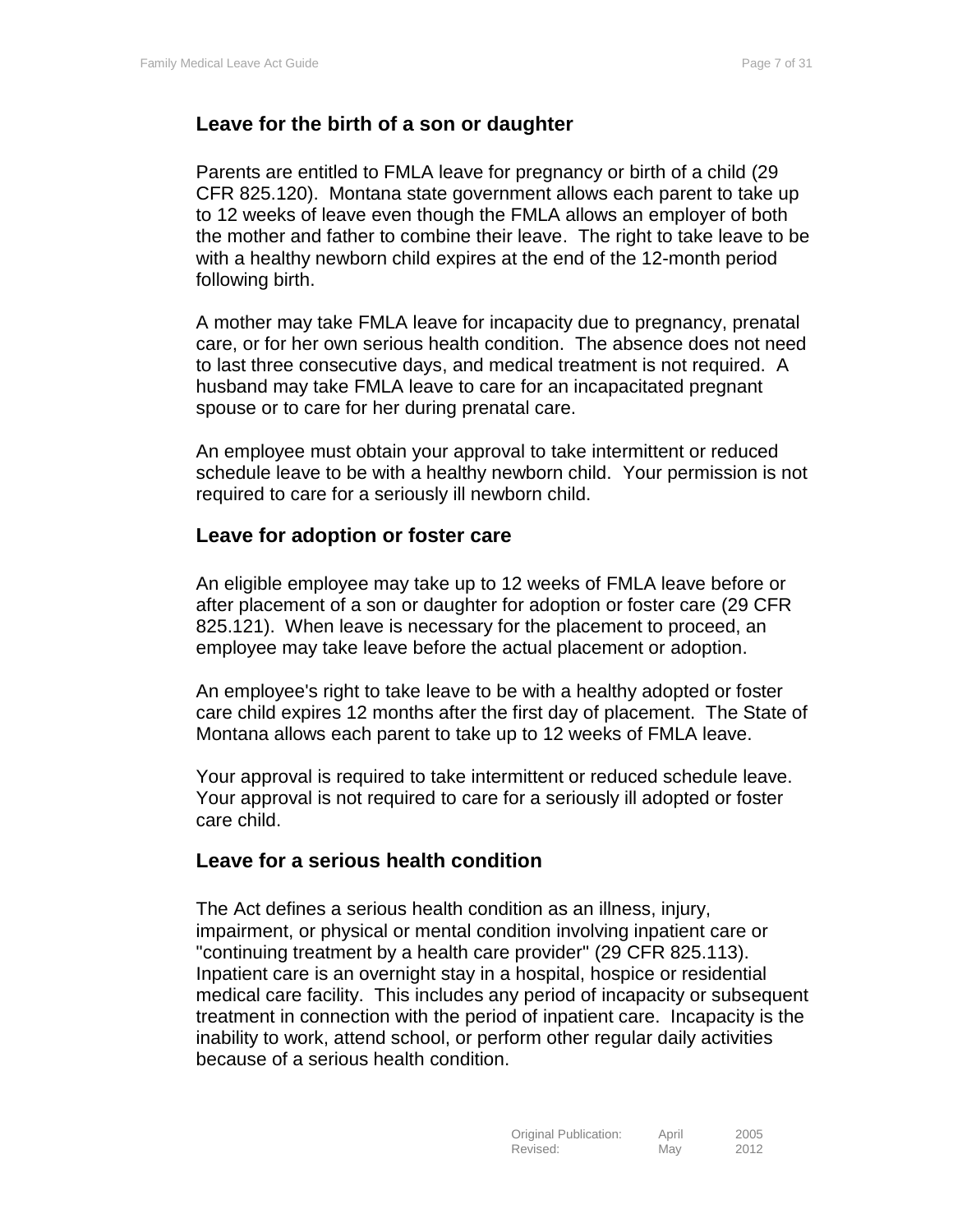Continuing treatment may be present in several different scenarios. Examples include a series of physical therapy treatments, repeated medical visits to monitor new medication levels, and prenatal care.

The Act describes qualifying serious health conditions involving continuing treatment (29 CFR 825.115) as:

- a period of incapacity of more than three consecutive, full calendar  $\bullet$ days and any subsequent treatment, or
- a period of incapacity relating to the same condition also involving:
	- $\circ$  treatment two or more times within 30 days of the first day of incapacity or
	- o treatment by a health care provider on at least one occasion resulting in a regimen of continuing treatment.

These situations usually arise when an individual experiences a new health condition. Therefore, the Act requires the first (or only) in-person treatment take place within seven days of the first day of incapacity.

Chronic conditions may also qualify as a serious health condition. Chronic conditions require the following:

- periodic visits for treatment by a health care provider at least twice a  $\bullet$ year;
- continue over an extended period of time and include recurring episodes; and
- may cause episodic rather than continuing periods of incapacity.  $\bullet$

An absence resulting from a qualifying chronic condition does not require a person to receive treatment during the absence. For example, a person with asthma who is controlling it with medication does not have to receive treatment during each period of incapacity. A single day of absence for a chronic condition may qualify.

#### <span id="page-7-0"></span>**Leave to care for a spouse, son, daughter or parent with a serious health condition**

An eligible employee may take up to 12 weeks of leave during a 12-month period to care for the employee's spouse, son, daughter, or parent with a serious health condition (29 CFR 825.112). The Act has the following definitions for a serious health condition.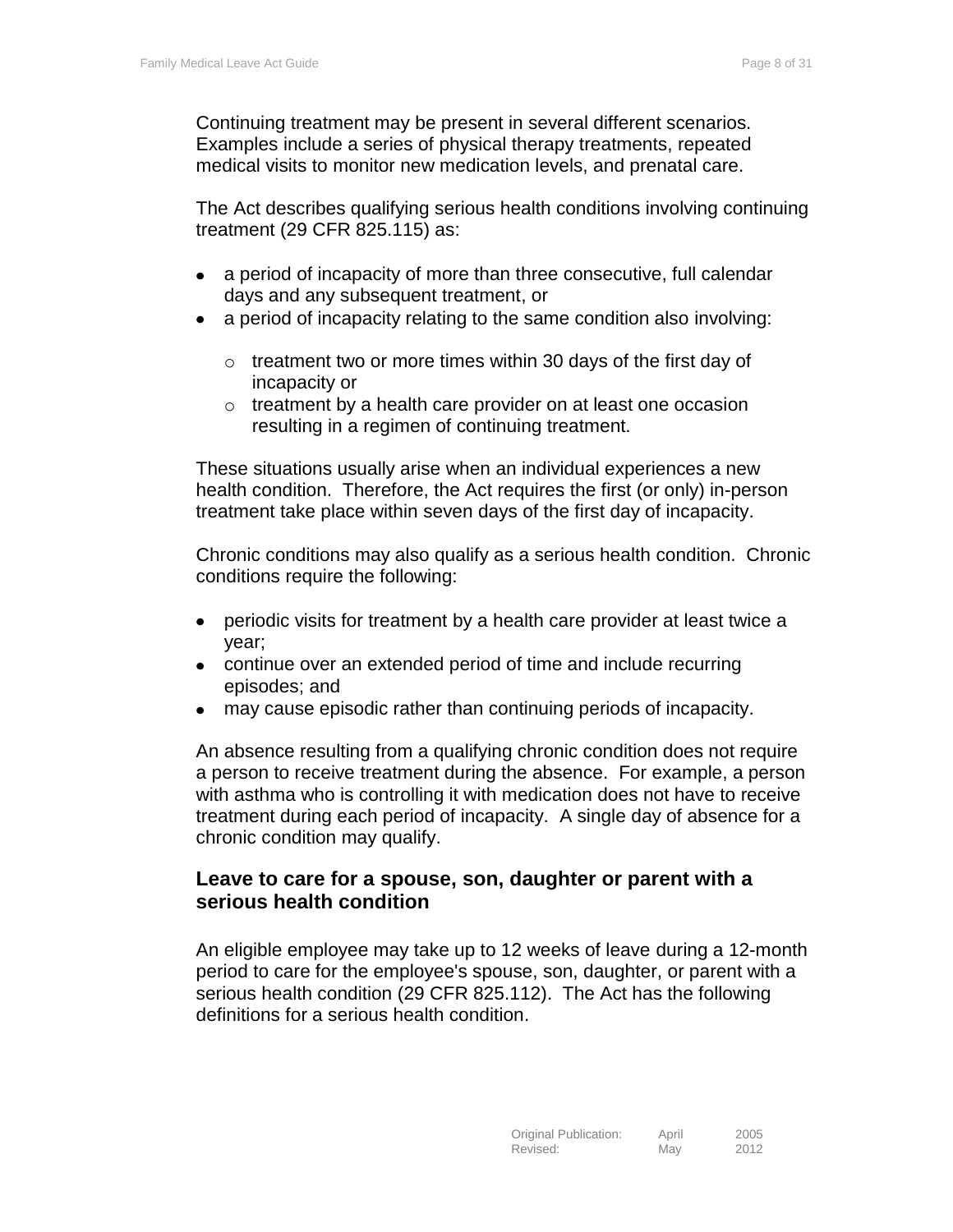- **Spouse** means a husband or wife, as defined or recognized under state law for the purposes of marriage in the state where the employee resides. This may include common law marriage.
- **Parent** means a biological, adoptive, step, or foster father or mother, or any other individual who stood "in loco parentis" to the employee when the employee was a son or daughter. The term parent does not include parents' in-law.
- **Son or daughter** means a biological, adopted, or foster child, a  $\bullet$ stepchild, a legal ward, or child of a person standing in loco parentis, who is either under the age of 18, or age 18 or older and incapable of self-care because of a mental or physical disability at the time FMLA leave commences.
- **Incapable of self-care** means the individual requires active assistance or supervision to provide daily self-care in several of the activities of daily living or instrumental activities of daily living.
	- o Activities of daily living include adaptive activities such as caring appropriately for one's grooming and hygiene, bathing, dressing and eating.
	- $\circ$  Instrumental activities of daily living include cooking, cleaning, shopping, taking public transportation, paying bills, maintaining a residence, using telephones and directories, using a post office, etc.

#### <span id="page-8-0"></span>**Leave for an employee's serious health condition**

An eligible employee may take up to 12 weeks FMLA leave during a 12 month period because of a serious health condition rendering the employee unable to perform any one of the essential functions of the employee's job (29 CFR 825.123). The employee's health care provider determines when an employee meets this threshold.

You may provide a statement to the employee's health care provider describing the essential functions of the employee's job. You may require an employee provide you with sufficient information describing why they cannot perform one or more essential functions of the job.

#### <span id="page-8-1"></span>**Leave for a qualifying exigency**

An eligible employee may take leave for a qualifying exigency when the employee's spouse, son, daughter, or parent is a "covered service member on covered active duty or notified of an impending call or order to covered active duty" (29 CFR 825.126). The covered service member must be a member of a reserve component of the armed forces, for example, the National Guard, Army Reserve, or Navy Reserve or retired

| Original Publication: | April | 2005 |
|-----------------------|-------|------|
| Revised:              | May   | 2012 |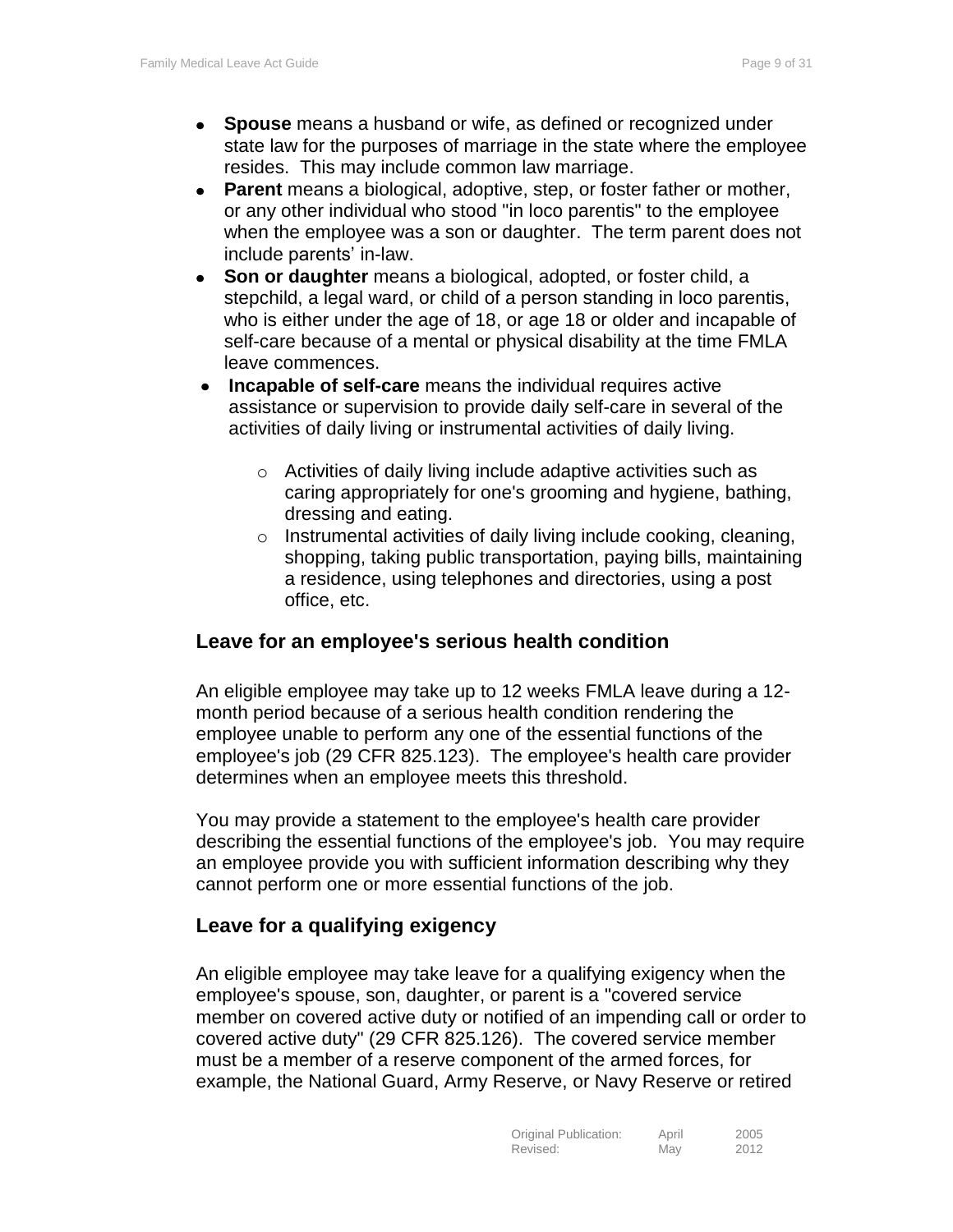members of the Regular Armed Forces or Reserves. Service members in the regular Armed Forces are also covered. For the purpose of exigency leave, the Act has a different definition of "son or daughter" than provided in the serious health condition section. The Act defines son or daughter in this section as follows:

• the employee's biological, adopted, or foster child, a stepchild, a legal ward, or child of a person standing in loco parentis, who is on active duty or call to active duty status. The son or daughter may be any age.

<span id="page-9-0"></span>The definitions of "spouse" and "parent" are the same.

#### **Reasons for qualifying exigency leave**

The amount of FMLA leave for a qualifying exigency depends on the reason for leave. In most cases, an eligible employee may take up to 12 weeks of leave in a 12-month period. Leave may be intermittent. We have listed some examples of qualifying exigency leave below.

- $\bullet$ Short notice deployment leave to address any issue resulting from notification of an impending call or order to active duty. Short notice deployment leave is limited to a maximum of seven calendar days prior to the date of deployment.
- Attendance at military events and related activities;
	- o any official ceremony, program, or event sponsored by the military related to active duty; or
	- o family support or assistance programs and informational briefings sponsored or promoted by the military.
- Attendance at childcare and school activities for a covered service member's biological, adopted or foster care child, stepchild, or legal ward.
- Arrange alternative childcare when the active duty status of the covered military member necessitates the change.
- Provide childcare on an urgent, immediate basis.
- Enroll or transfer the child in a new school or day care facility.
- Attend meetings with staff at a school or day care facility.
- Make financial and legal arrangements or update arrangements to  $\bullet$ address the covered service member's absence.
- $\bullet$ Attend counseling provided by someone other than a health care provider.
- Spend time with a covered service member on short-term, temporary,  $\bullet$ rest and recuperation leave during deployment. This type of leave is limited to five days for each instance.

| Original Publication: | April | 2005 |
|-----------------------|-------|------|
| Revised:              | May   | 2012 |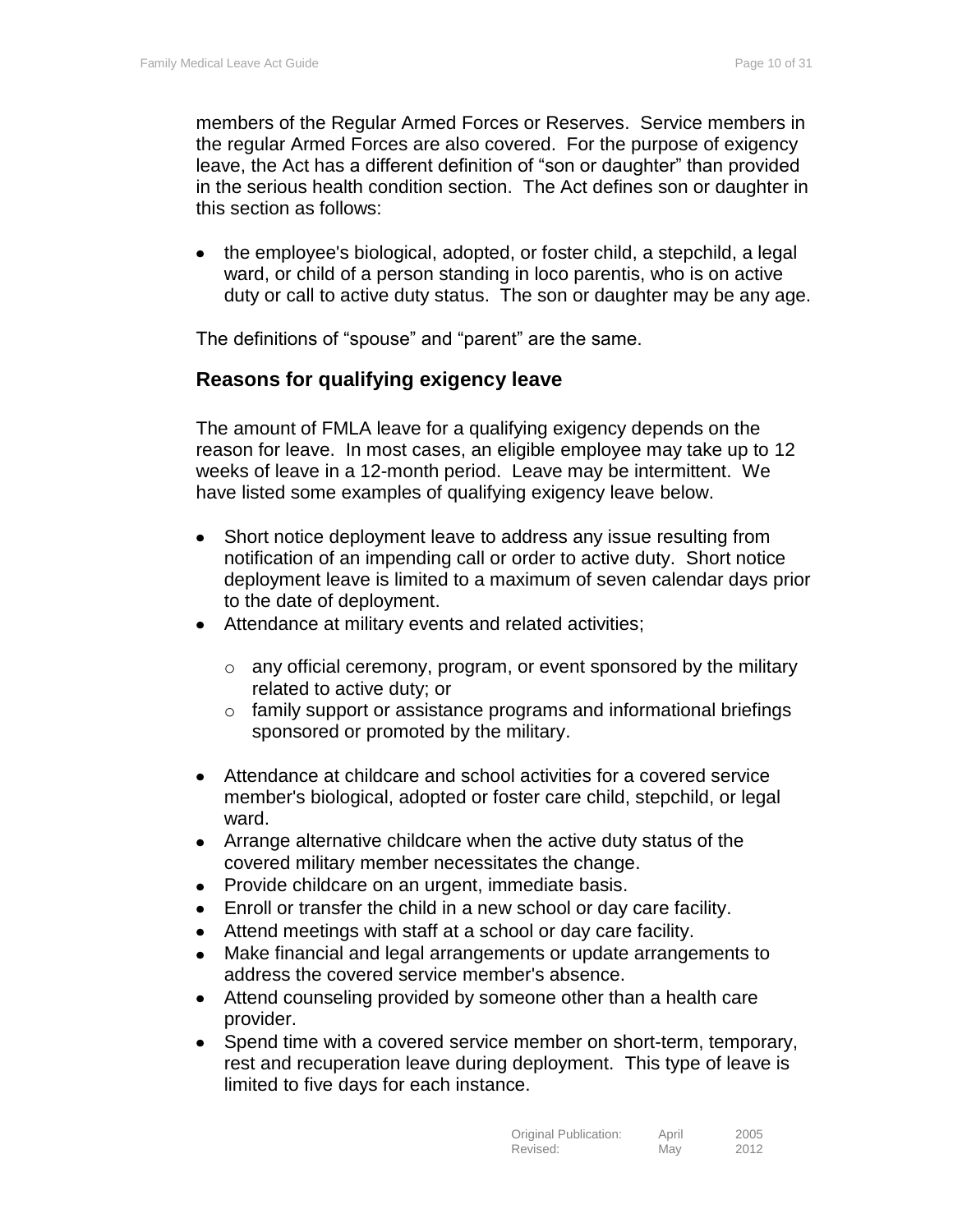- Attend arrival ceremonies, reintegration briefings and events, and any other official ceremony or program sponsored by the military. (Leave for these purposes must be taken within 90 days following termination of active duty.)
- Address issues due to the death of a covered military member.
- Attend additional activities and other events because of the covered service member's active duty. (You and the employee must agree to the timing and duration of this type of leave.)

#### <span id="page-10-0"></span>**Leave to care for a covered service member with a serious illness or injury**

In this section, we used the term "military caregiver leave" to describe leave to care for a "covered service member with a serious illness or injury." To qualify for military caregiver leave, an employee must be the spouse, son, daughter, parent, or next of kin of a covered service member "who has a serious illness or injury incurred in the line of duty on active duty" (29 CFR 825.127).

The covered service member can either be:

- a. a current member of the Armed Forces, National Guard or Reserves, who is undergoing medical treatment, recuperation, or therapy, is otherwise in outpatient status, including those members on the temporary disability retired list, for a serious injury or illness; or
- **Serious illness or injury** means a member of the Armed Forces with  $\bullet$ an injury or illness incurred in the line of duty while on active duty rendering the service member medically unfit to perform duties of their office, grade, rank, or rating. Serious injury or illness also includes conditions existing before the beginning of the member's active duty aggravated by the service in the line of duty on active duty in the Armed Forces.
- **A son or daughter of a covered service member** means a covered service member's biological, adopted or foster child, stepchild, legal ward, or a child for whom the service member stood in loco parentis. The son or daughter may be any age.
- **Parent** means a covered service member's biological, adoptive, step, or foster father or mother, or any other individual who stood "in loco parentis" to the covered service member. The term parent does not include parents' in-law.
- **Next of kin** means the nearest blood relative, other than the service  $\bullet$ member's spouse, parent, son or daughter, in the following order of priority: blood relatives who have been granted legal custody of the

| Original Publication: | April | 2005 |
|-----------------------|-------|------|
| Revised:              | May   | 2012 |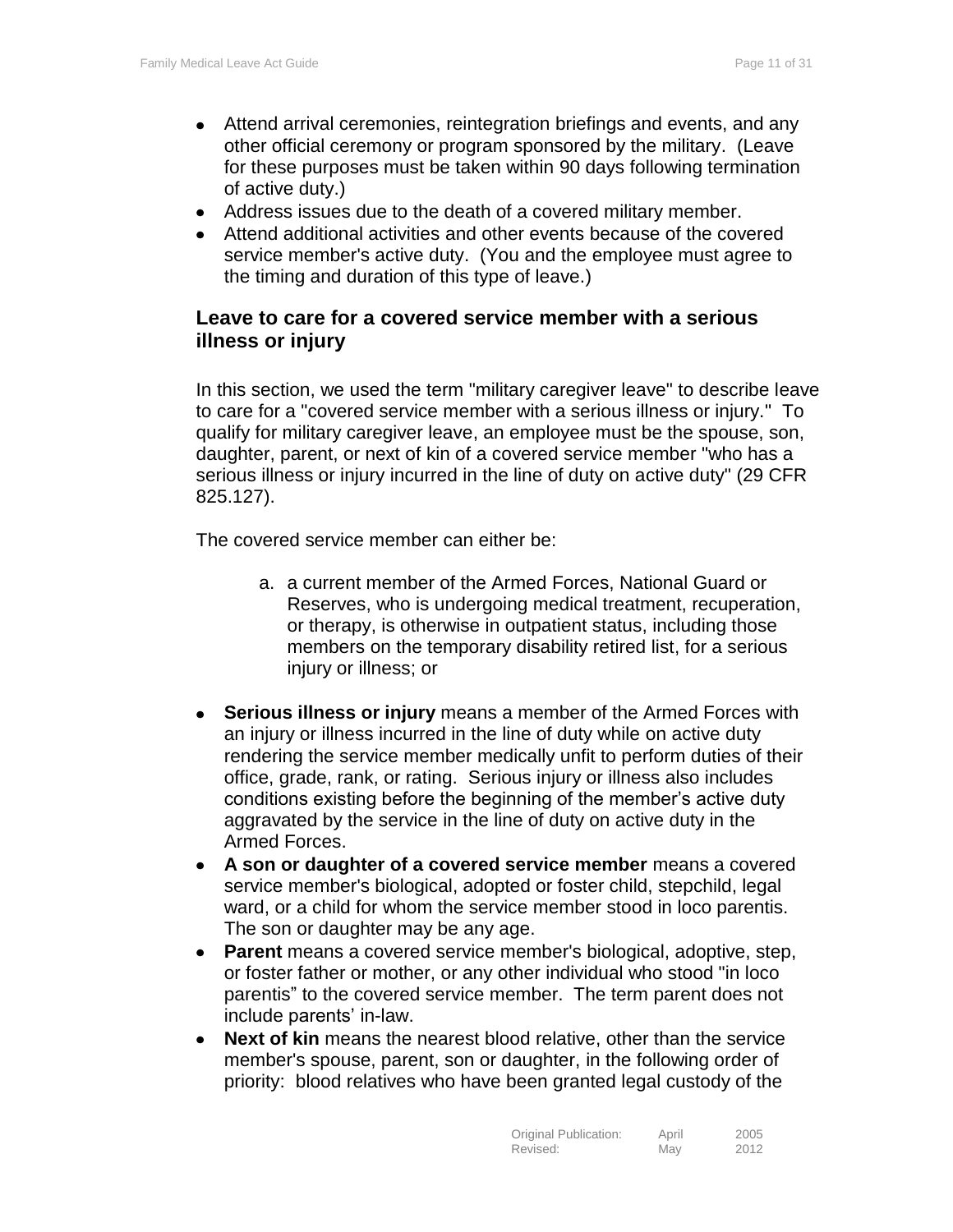service member by court decree or by statute, brothers and sisters, grandparents, aunts, uncles, and first cousins, unless the covered service member has designated a blood relative as next of kin for purposes of the FMLA.

An eligible employee may take up to **26 weeks** of military caregiver leave in a "single 12-month period." Military caregiver leave is permitted on a per-covered service member, per-injury basis, which means one employee may take more than one 26-week military caregiver leave if it is for a different service member or the same service member with a subsequent injury. However, the employee is limited to taking one 26 week leave in a 12-month period.

The reason for military caregiver leave may also qualify as leave to care for a family member with a serious health condition. In this case, the FMLA requires you to designate the leave as military caregiver leave.

# <span id="page-11-0"></span>**Using Paid Leave**

The Act does not provide paid leave. The State of Montana FMLA policy (MOM 3-0309) allows, and in some cases requires, an employee to use paid leave concurrently with FMLA leave. We included a discussion about the types of paid leave in Appendix II.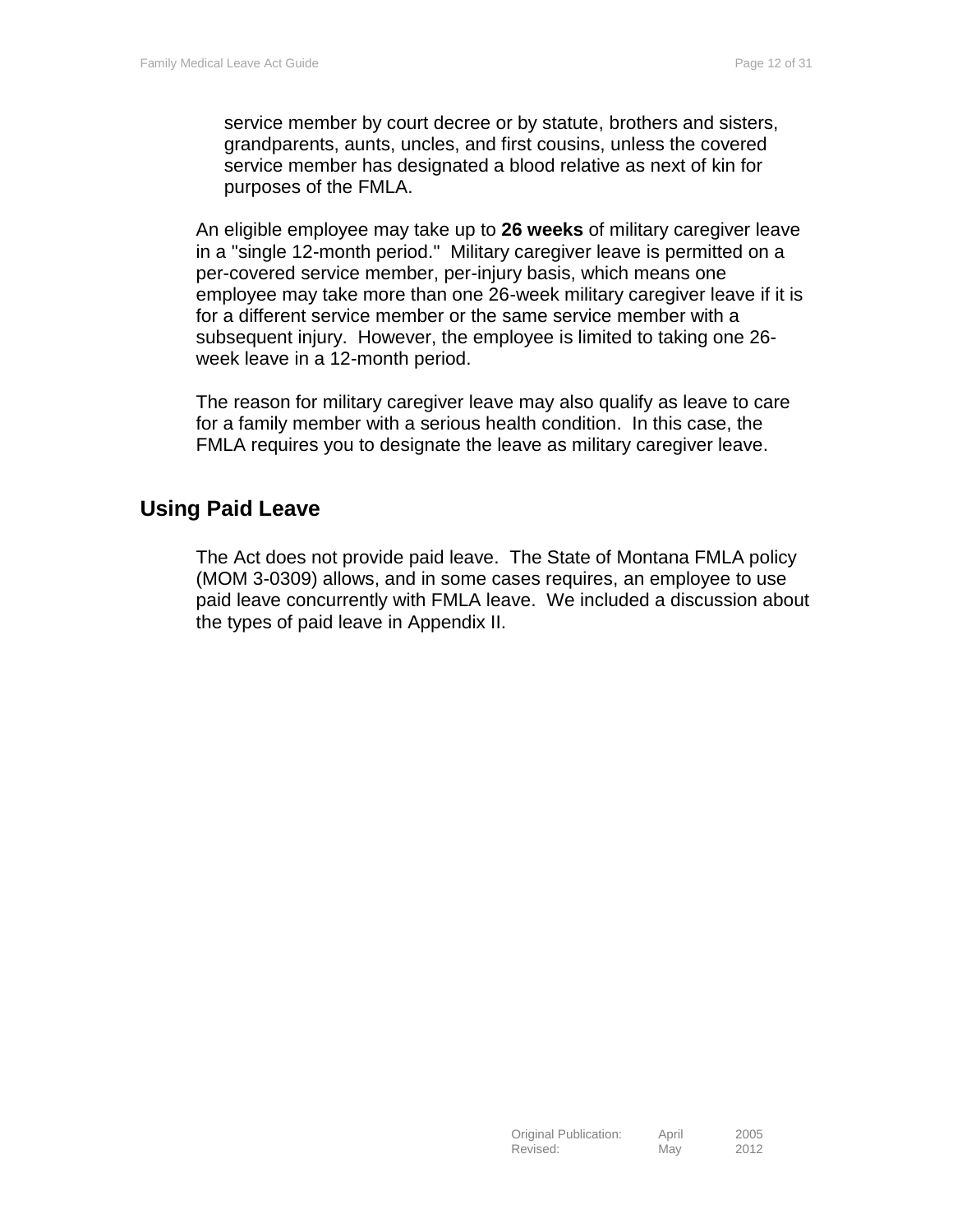#### <span id="page-12-0"></span>**Insurance Benefit Requirements**

Your agency must maintain an employee's coverage of health insurance benefits when the employee is taking FMLA leave (29 CFR 825.208). This includes paying the state's share of insurance premiums. Employees must also pay their portion to maintain coverage.

You must give the employee advance written notice of the requirement to make payments. In this notice, you will need to describe the terms and conditions of making payments and the consequences of failing to make payments. These notice requirements are included in the Eligibility – Rights and Responsibilities Notice. See Appendix I for a link to this notice.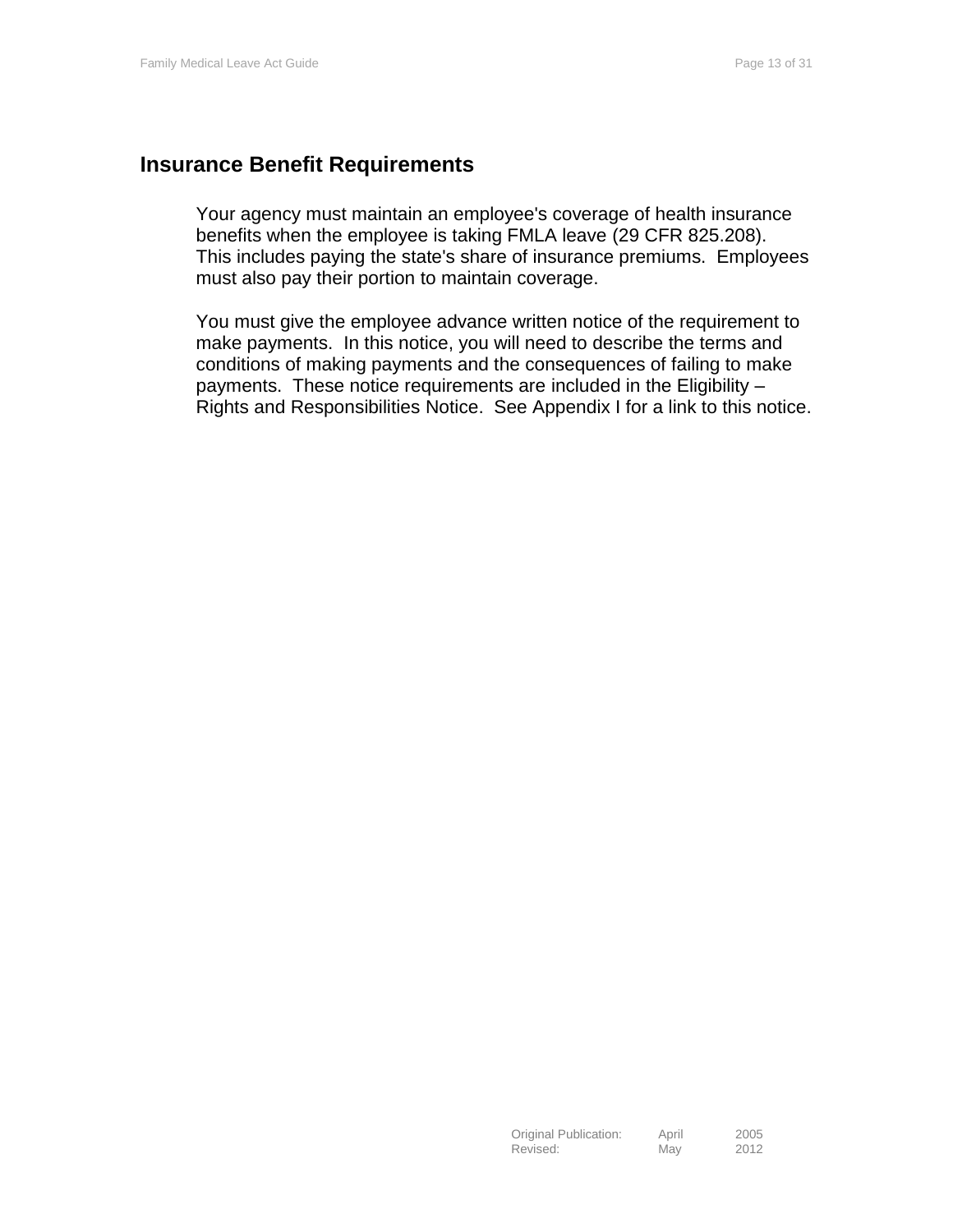# <span id="page-13-0"></span>**Part Two: Administration**

We organized this part of the guide in the order you will typically address FMLA issues in the work place. On the following page, we included a simplified flow chart to help you track the various steps in administering FMLA leave. You may want to refer to it throughout this section.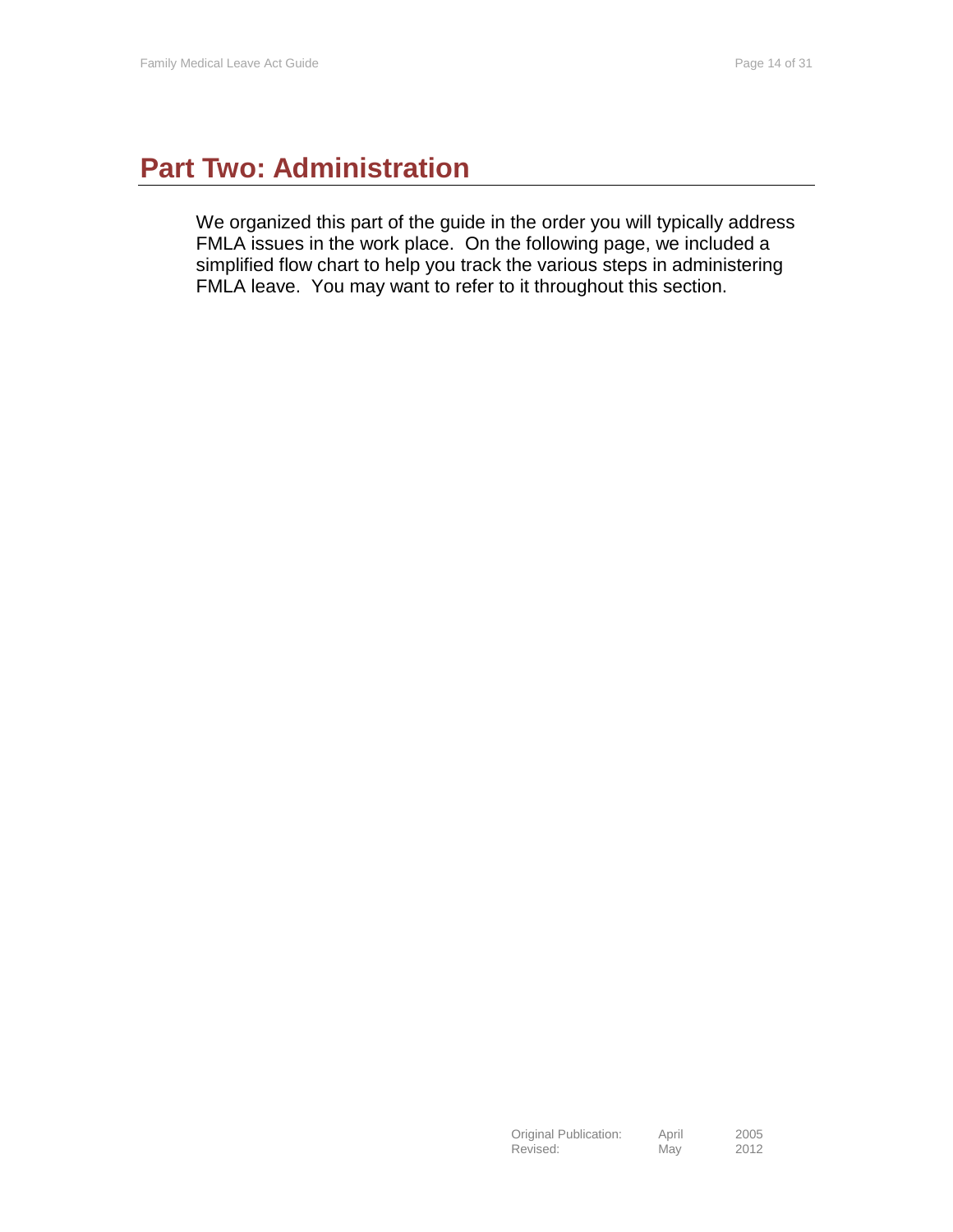#### **FMLA Simplified Flow Chart**

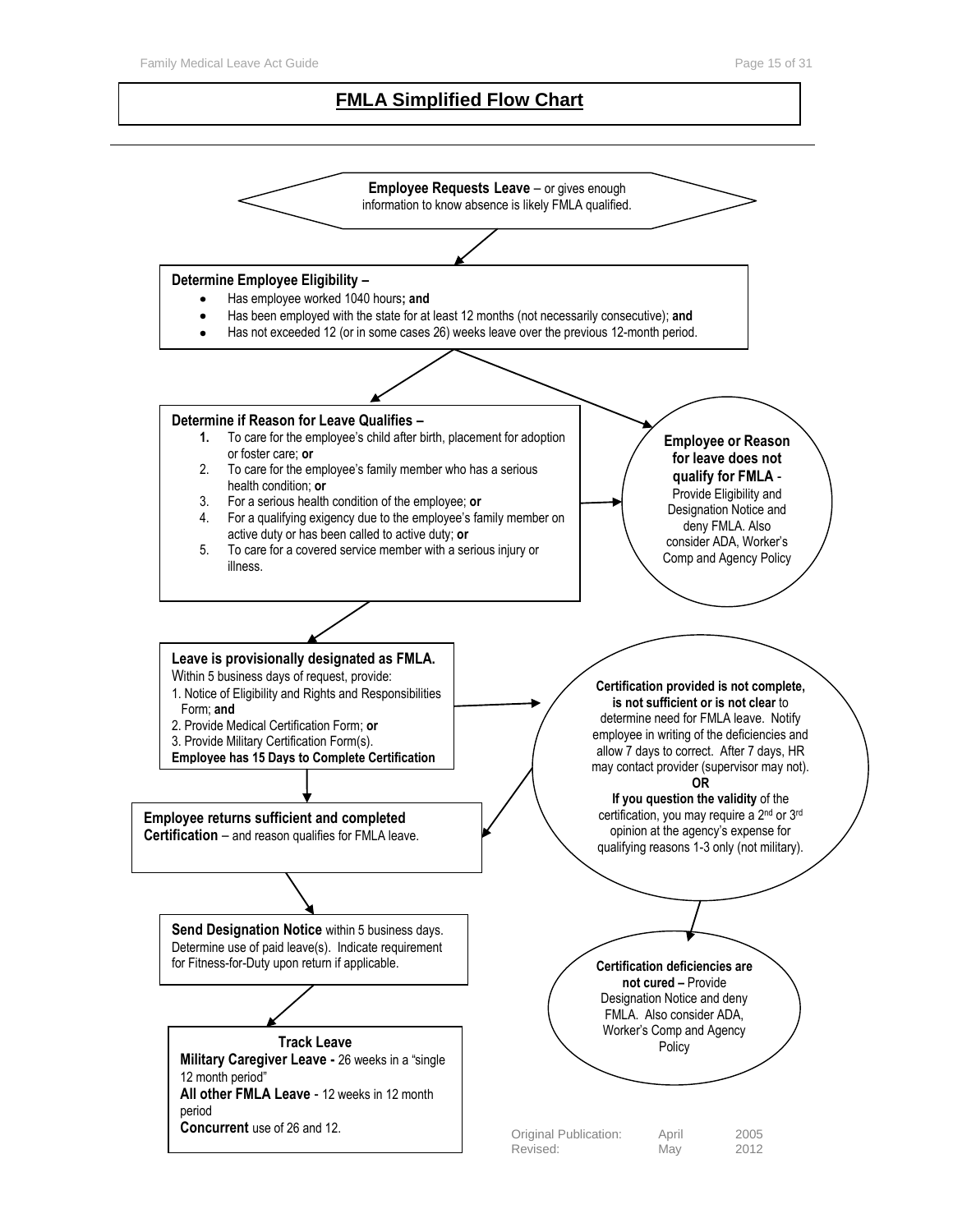# <span id="page-15-0"></span>**Sending the Eligibility – Rights and Responsibilities Notice**

When an employee requests FMLA leave, you must notify the employee of their eligibility to take the FMLA leave. You must provide this notice within five business days of:

- the employee's request to take FMLA leave; or
- having knowledge leave may be for an FMLA qualifying reason.

If the employee is ineligible, you must explain the reason for the ineligibility.

The agency must also provide written notice of the employee's rights and responsibilities each time they provide an eligibility notice.

The regulations require you to include the following additional information in the Eligibility-Rights and Responsibilities Notice, (29 CFR 825.300 (c)):

- the leave may be designated and counted as FMLA leave and the applicable 12-month period for the entitlement;
- any requirement to furnish medical certification and the nature of the  $\bullet$ certification;
- the right or requirement to substitute paid leave;
- any requirement to make health benefit premium payments and the consequences of failing to do so;
- the right to the maintenance of benefits and restoration to the same or equivalent job;
- if the employee fails to return to work, the potential liability for payment of employer paid health insurance premiums; and
- the right to not provide any genetic information when responding to  $\bullet$ FMLA related requests as outlined in the Genetic Information Nondiscrimination Act (GINA).

To ensure compliance, we recommend you use the Eligibility and Rights and Responsibilities Notice Form (WH 381). See Appendix I for a link to this form.

# <span id="page-15-1"></span>**Requiring Certification**

You may require medical or other certification to verify the employee's need for FMLA leave and require certification every time an employee experiences a qualifying event (29 CFR 825.305) . The request for

| Original Publication: | April | 2005 |
|-----------------------|-------|------|
| Revised:              | May   | 2012 |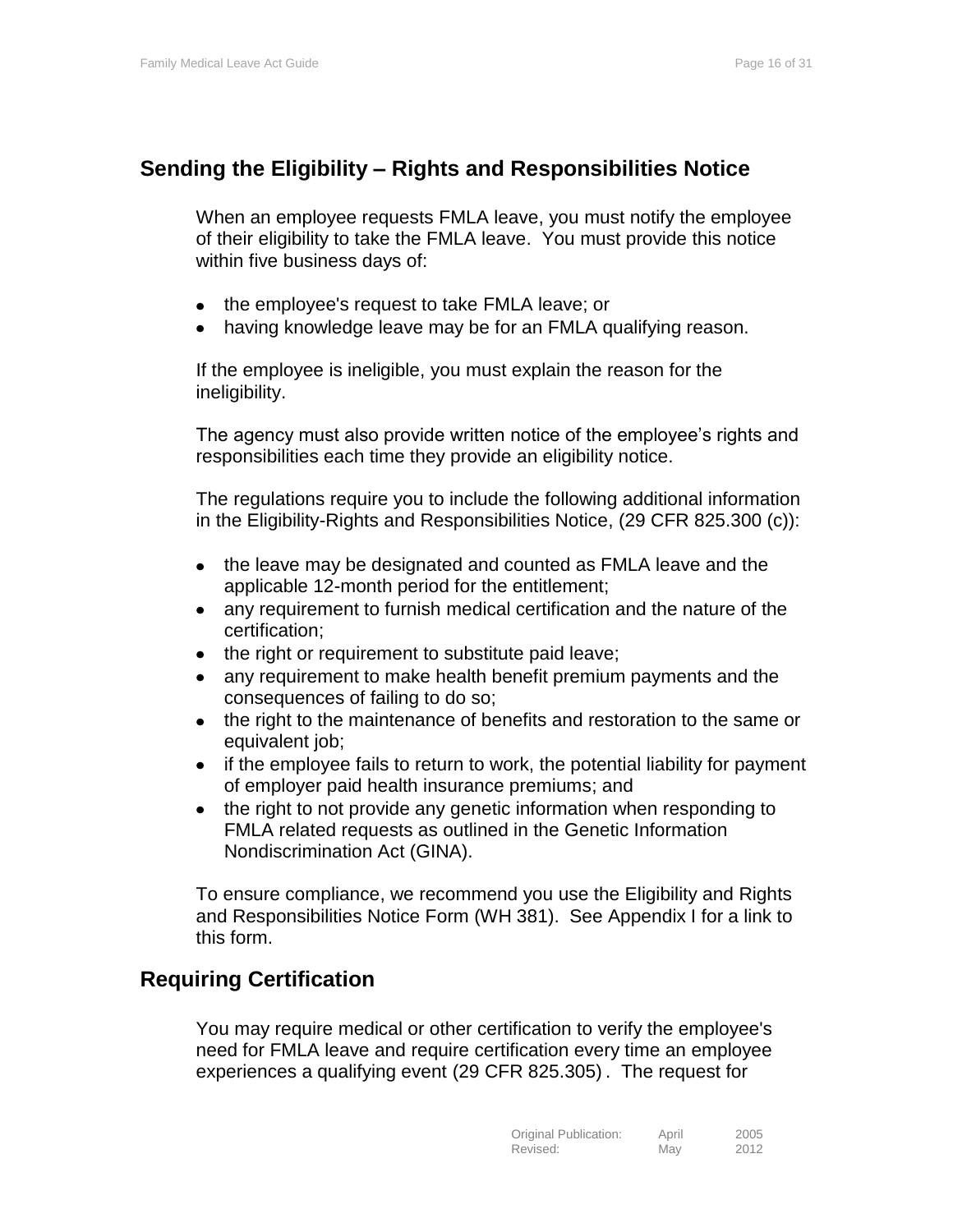certification must be in writing. We recommend you notify the employee about any certification requirements in the Eligibility - Rights and Responsibilities Notice.

If you require certification, you must request it:

- at the time an employee requests leave;
- within five business days of the employee's request to take leave; or
- within five business days after the leave commences if the need for leave is unforeseen.



You may request certification at a later date if you have questions about the appropriateness of leave or its duration. You must allow your employee at least 15 business days to provide certification.

All certification requests must also include safe-harbor language required by the GINA regulations. The Genetic Information Nondiscrimination Act of 2008 (GINA) prohibits employers from requesting or requiring genetic information of an individual or family member of the individual, except as specifically allowed by this law.

The required safe-harbor language is included on the FMLA forms referenced in Appendix I. Again, we encourage you to use these forms. The safe-harbor language should also be included in any letter addressed to a medical professional or the employee when any type of medical information is requested or may be disclosed.

The GINA regulations also advise employees not to provide any genetic information when responding to a request for FMLA medical certification. 'Genetic information' as defined by GINA, includes an individual's family medical history, the results of an individual's or family member's genetic tests, the fact that an individual or an individual's family member sought or received genetic services, and genetic information of a fetus carried by an individual or an individual's family member or an embryo lawfully held by an individual or family member receiving assistive reproductive services.

# <span id="page-16-0"></span>**Serious Health Condition**

When an employee requests leave for his or her own or an immediate family member's serious health condition, you may require medical certification from a health care provider (29 CFR 825.305 and 825.306).

| Original Publication: | April | 2005 |
|-----------------------|-------|------|
| Revised:              | May   | 2012 |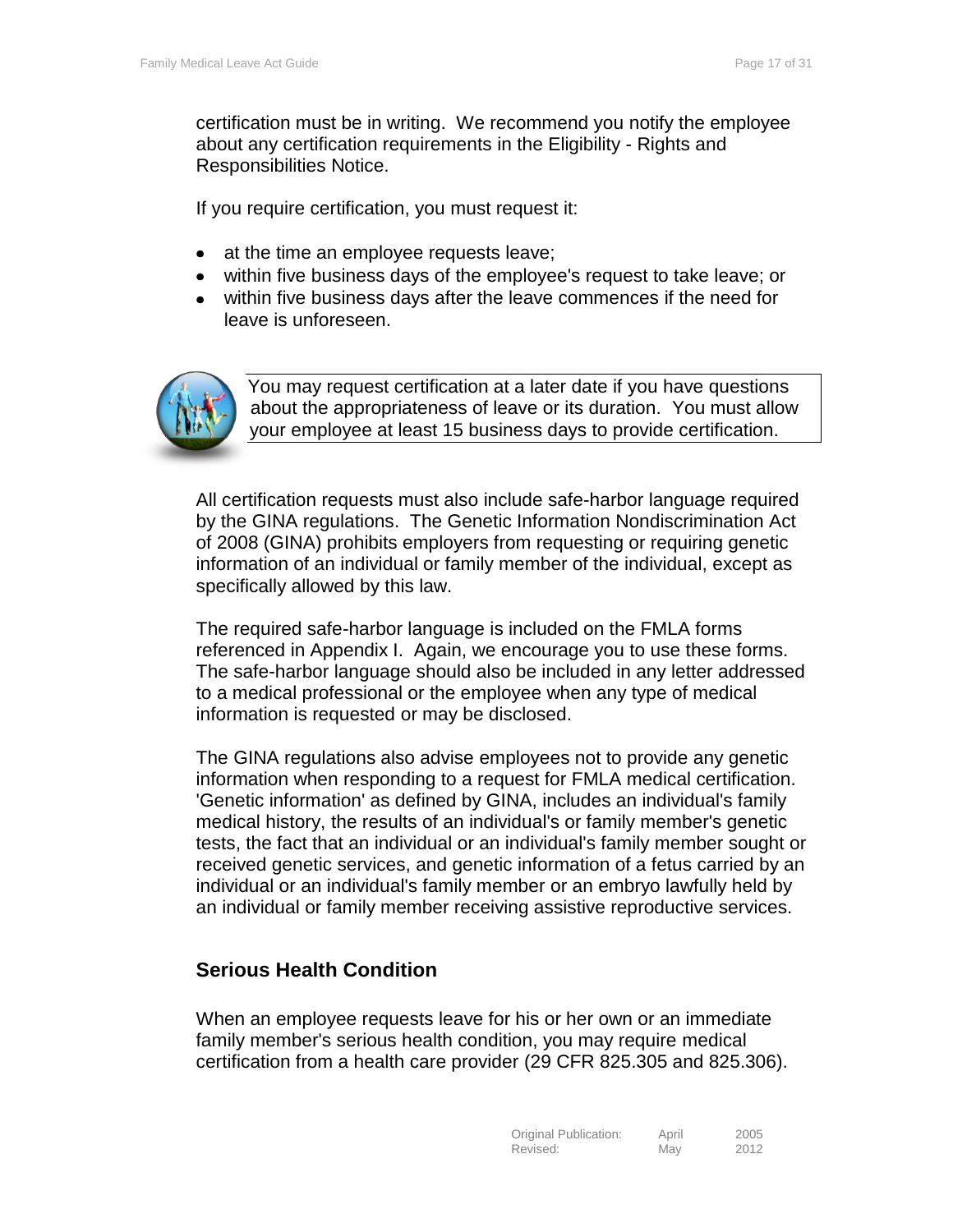"Health Care Provider" means:

- a doctor of medicine or osteopathy who is authorized to practice  $\bullet$ medicine or surgery by the state in which the doctor practices;
- podiatrists, dentists, clinical psychologists, optometrists, and  $\bullet$ chiropractors authorized to practice in the state in which they practice and performing within the scope of their practice under state law;
- nurse practitioners, nurse-midwives, physician assistants and clinical  $\bullet$ social workers authorized to practice in the state in which they practice and performing within the scope of their practice as defined under state law;
- Christian Science practitioners listed with the First Church of Christ,  $\bullet$ Scientist in Boston, Massachusetts; or
- any health care provider recognized by the employer, or the employer's  $\bullet$ group health plan's benefits manager; and a health care provider listed above who practices in a country other than the United States, who is authorized to practice in accordance with the law of that country, and who is performing within the scope of his or her practice as defined under such law.

You may require annual medical certification when an employee or family member's serious health condition lasts more than a year.

The FMLA regulations limit the information you may require. To ensure compliance, we recommend you use the Employee Serious Health Condition form (WH 380E) and the Family Member Serious Health Condition form (WH 380F). See Appendix I for links to these forms.

<span id="page-17-0"></span>A word of caution when inquiring about a serious health condition: In order to comply with the GINA regulations, agency managers should not ask employees probing questions about the serious health condition because this type of questioning may elicit genetic information about an employee or an employee's family members. Probing questions would include asking whether other family members have the condition, or whether the individual has been tested for the condition. If an employee inadvertently offers information, it is important that managers do not follow-up with additional probing questions.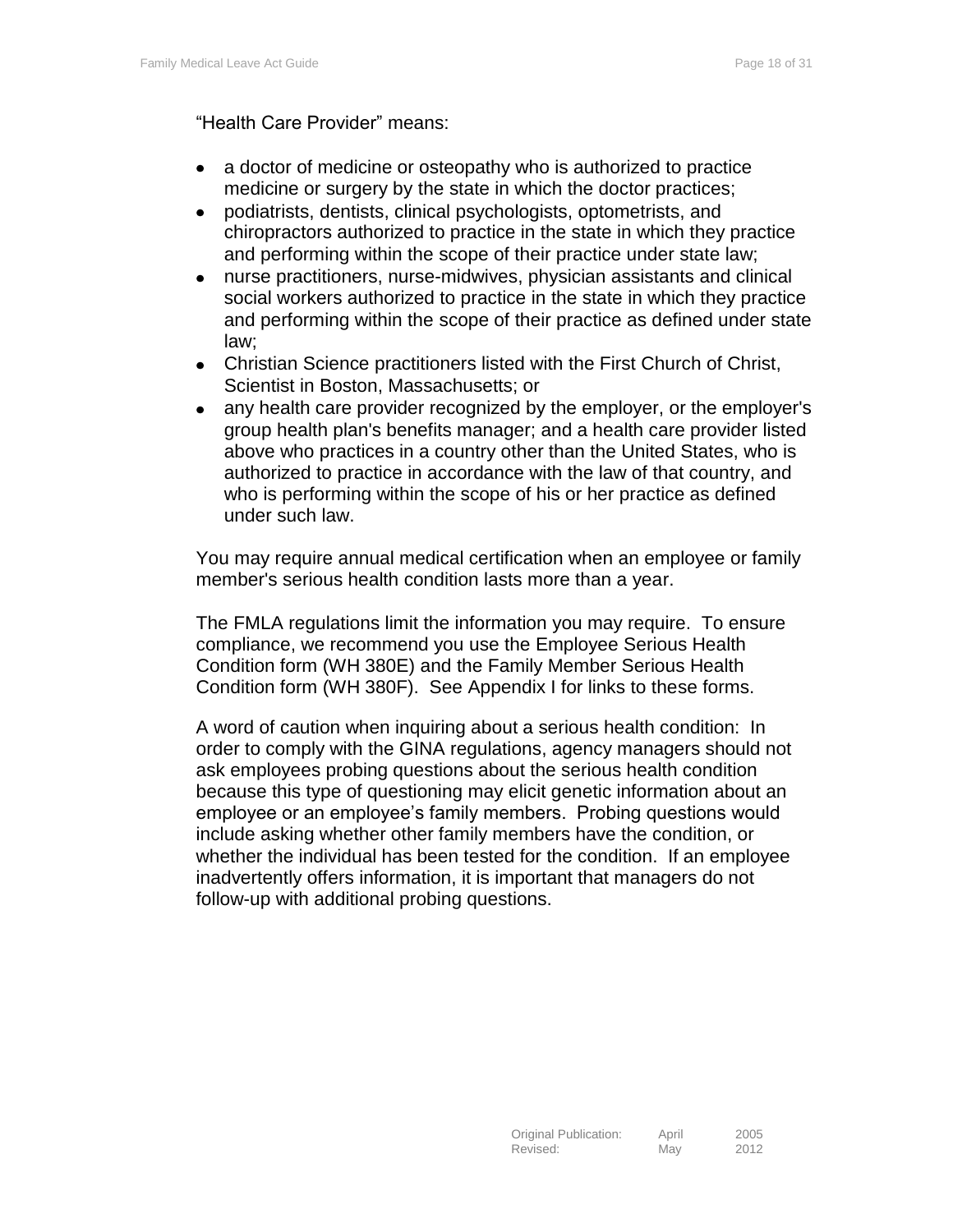# **Qualifying Exigency**

When an employee requests leave for a qualifying exigency, you may require a copy of the covered service member's active duty orders or other documents confirming a call to active duty (29 CFR 825.309).

The regulations limit the information you may require. To ensure compliance, we recommend you use the Qualifying Exigency Leave Certification Form (WH 384) provided by the U.S. Department of Labor. See Appendix I for a link to this form.

#### <span id="page-18-0"></span>**Military Caregiver Leave**

When an employee requests military caregiver leave, you may require certification from the service member's health care provider (29 CFR 825.310).

Your employee may give you a Department of Defense authorized "invitational travel order" or "invitational travel authorization" in lieu of certification from a health care provider. If this occurs, you must approve the leave. You cannot require additional information.

When an employee takes military caregiver leave, you cannot require second or third medical opinions or recertification from a covered service member's health care provider. However, you may require additional information from the employee, the covered service member, or both.

The FMLA regulations limit the types of information you may require. To ensure compliance, we recommend you use the Military Caregiver Leave Certification Form (WH 385). See Appendix I for a link to this form.

<span id="page-18-1"></span>Agency managers should use caution when inquiring about the condition of the individual in need of care, especially if it is a member of the employee's family. The GINA regulations limit the types of questions that may be asked. Specifically, agency managers should avoid using probing questions about family members. Probing questions would include asking whether other family members have the condition, or whether the individual has been tested for the condition. If an employee inadvertently offers information, it is important that managers do not follow-up with additional probing questions.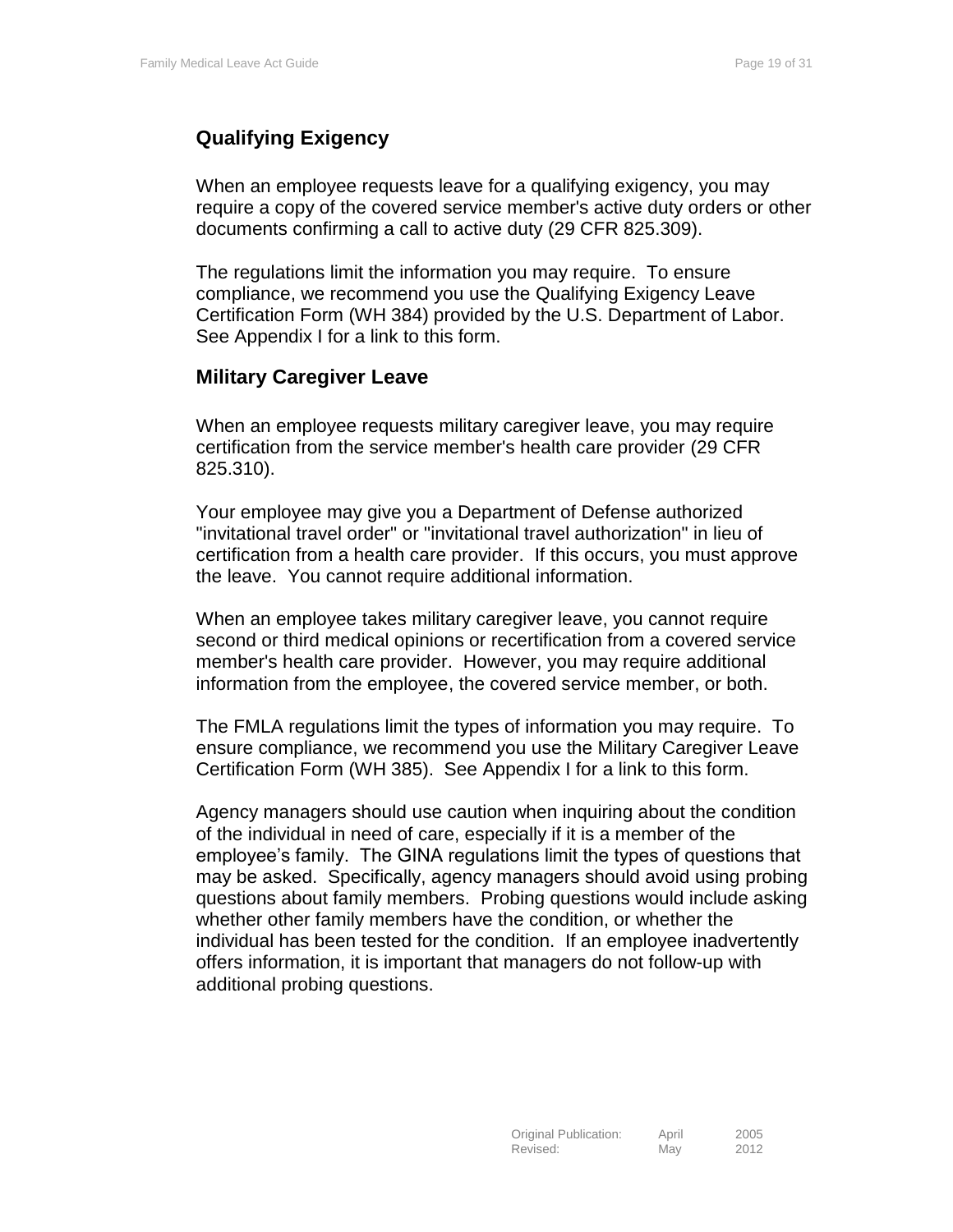# **Documenting Family Relationships**

There may be times when you need to verify a family relationship before you approve leave. You may require reasonable documentation to establish a family relationship. For example, you may require documentation confirming the need for leave following adoption. This documentation may be an employee's signed statement or adoption papers, etc.

#### <span id="page-19-0"></span>**Recertification**

You may request recertification when an employee takes leave for his or her own serious health condition or the serious health condition of a family member (29 CFR 825.308). The employee is responsible for costs associated with recertification.

You may only ask for the same information you requested in the original medical certification. An employee must provide you with recertification information within the timeframe you request. Be sure to allow the employee at least 15 calendar days. You may not require recertification more often than every 30 days and only in connection with an employee absence unless:

- the employee requests an extension of leave;
- the circumstances described in the previous certification have  $\bullet$ significantly changed; or
- you receive information casting doubt on the employee's stated reason  $\bullet$ for the absence or the continuing validity of the certification.

When the original medical certification indicates the minimum duration of the condition is more than 30 days, you must wait until the minimum duration expires to request recertification. For example, if the original certification indicated a need for 40 days of intermittent leave, you must wait 40 days before requesting recertification.



The minimum duration timelines explained above do not apply if you receive information casting doubt upon the employee's stated reason for the absence or the validity of medical certification. In all cases, the regulations allow you to request recertification every six months.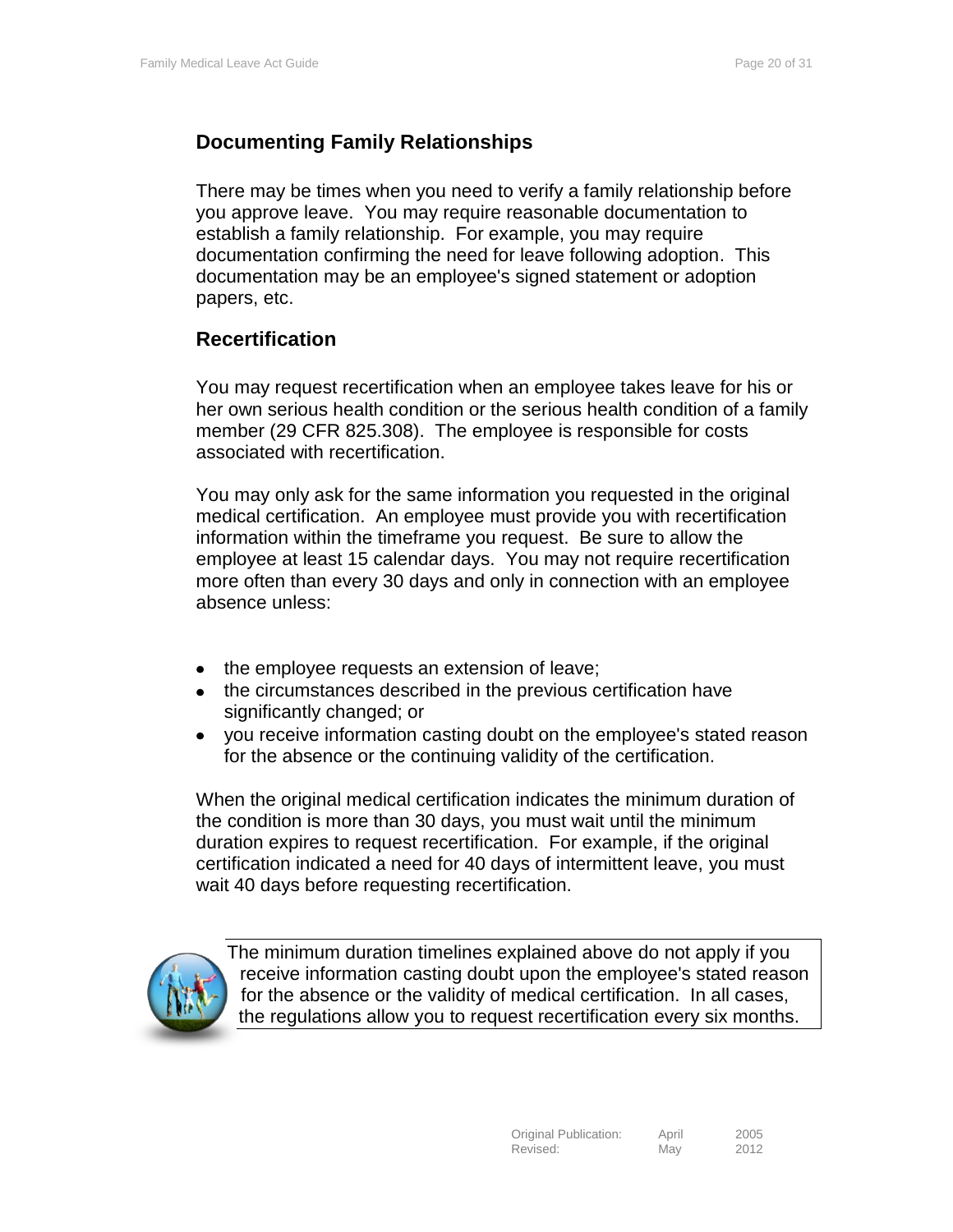# <span id="page-20-0"></span>**Determining if the Employee's Certification is Complete and Sufficient**

When you ask for certification, your employee must provide "complete and sufficient" certification (29 CFR 825.305). If you receive certification that is incomplete, vague or ambiguous, you may ask for additional information. You must notify the employee about the deficiency in writing. Identify the specific information you need. Advise the employee that you could deny FMLA leave if the employee doesn't provide the information.

When requesting additional information, you should be cautious and comply with the restrictions in the GINA regulations as referenced in the Requiring Certification section of this guide.



Be sure to allow the employee at least seven calendar days to provide the information. If the employee does not provide it, you may deny FMLA leave.

# <span id="page-20-1"></span>**Authenticating and Clarifying Medical Certification**

Once an employee provides complete and sufficient certification, you may contact the health care provider to "clarify and authenticate "the information (29 CFR 825.307). The regulations place limits on the types of information you may request. However, you may:

- provide a copy of the certification to the provider to verify the provider  $\bullet$ supplied the information; and
- contact the provider to understand the handwriting or meaning of the  $\bullet$ response.



The regulations prohibit an employee's direct supervisor from making contact with the health care provider. We recommend human resources contact the provider.

# <span id="page-20-2"></span>**Requiring Second and Third Medical Opinions**

If you doubt the validity of medical certification for a serious health condition, you may require a second medical opinion (29 CFR 825.307

| Original Publication: | April | 2005 |
|-----------------------|-------|------|
| Revised:              | May   | 2012 |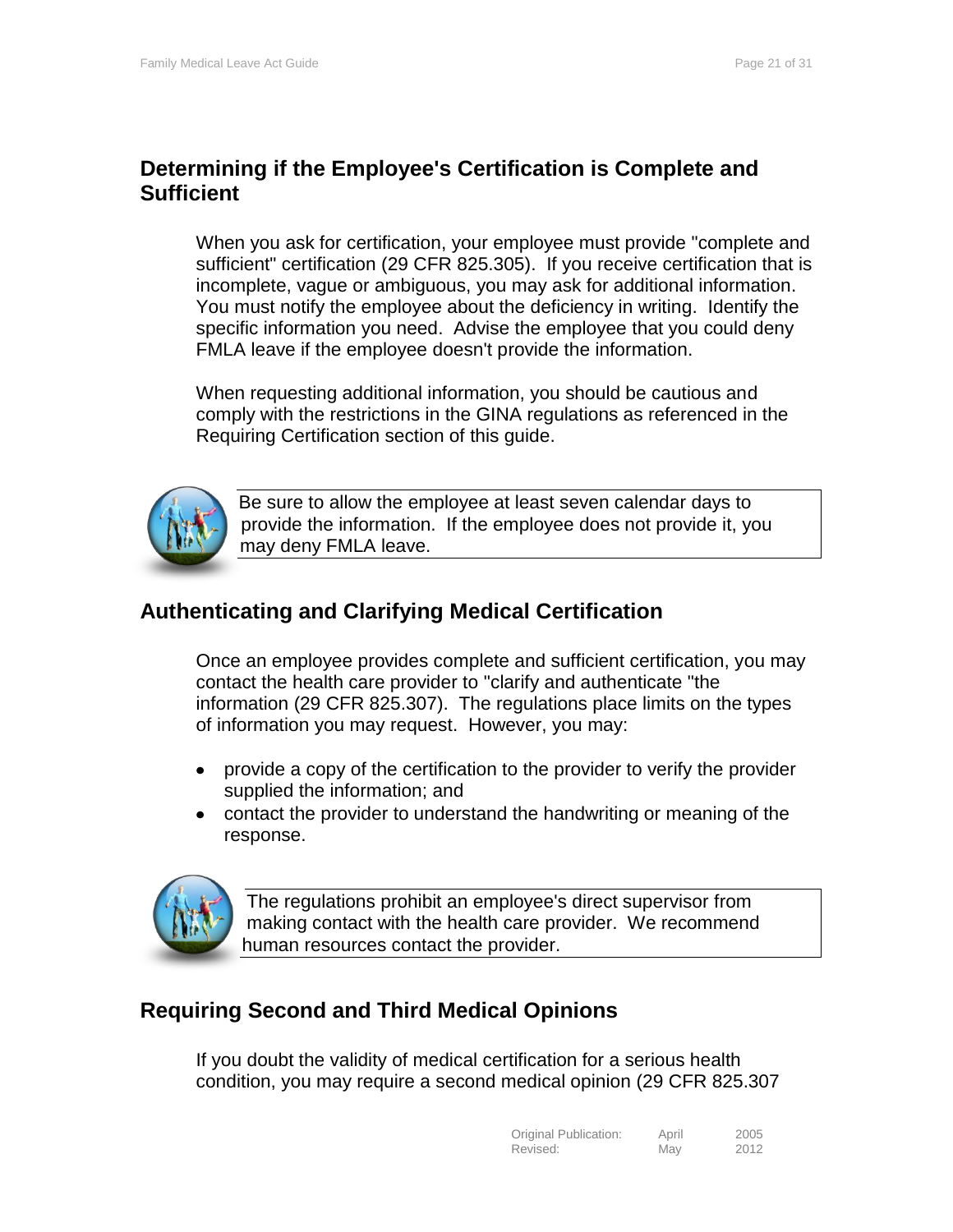(b)). You may select an independent health care provider for the second opinion.

If the first and second opinions agree, you must accept the second opinion. If they disagree, you may request a third opinion. You and the employee must jointly select the third health care provider. The third provider's opinion is final and binding.

When requested, you must provide the employee with copies of second and third medical opinions. Provide them within five business days of the employee's request. Your agency must pay for the second and third medical opinions and the employee's reasonable out-of-pocket travel expenses.

# <span id="page-21-0"></span>**Sending the Designation Notice**

You have the responsibility to determine whether an absence qualifies as FMLA covered leave (29 CFR 825.300 and 825.301). You make the decision to designate leave as FMLA covered leave.

Once you have enough information to determine whether the reason for the leave qualifies under FMLA, you must notify the employee in writing. Use the Designation Notice form to inform the employee about your decision. Typically, you will send the Designation Notice after you receive certification documenting the reason for the leave. If you don't require certification, send the Designation Notice along with the Eligibility – Rights and Responsibilities Notice.

If you don't have enough information to determine if leave is for an FMLA qualifying reason, use the Eligibility-Rights and Responsibilities Notice to inform the employee you need more information.

Be sure to provide the notice within five business days of receiving the employee's certification (29 CFR 825.300 (e)). You may retroactively designate leave as FMLA qualifying leave after the employee provides sufficient certification.

Only one Designation Notice is required in a 12-month period for each qualifying reason. Another notice is necessary when the circumstances surrounding the leave change. When this occurs, be sure you notify the employee within five business days.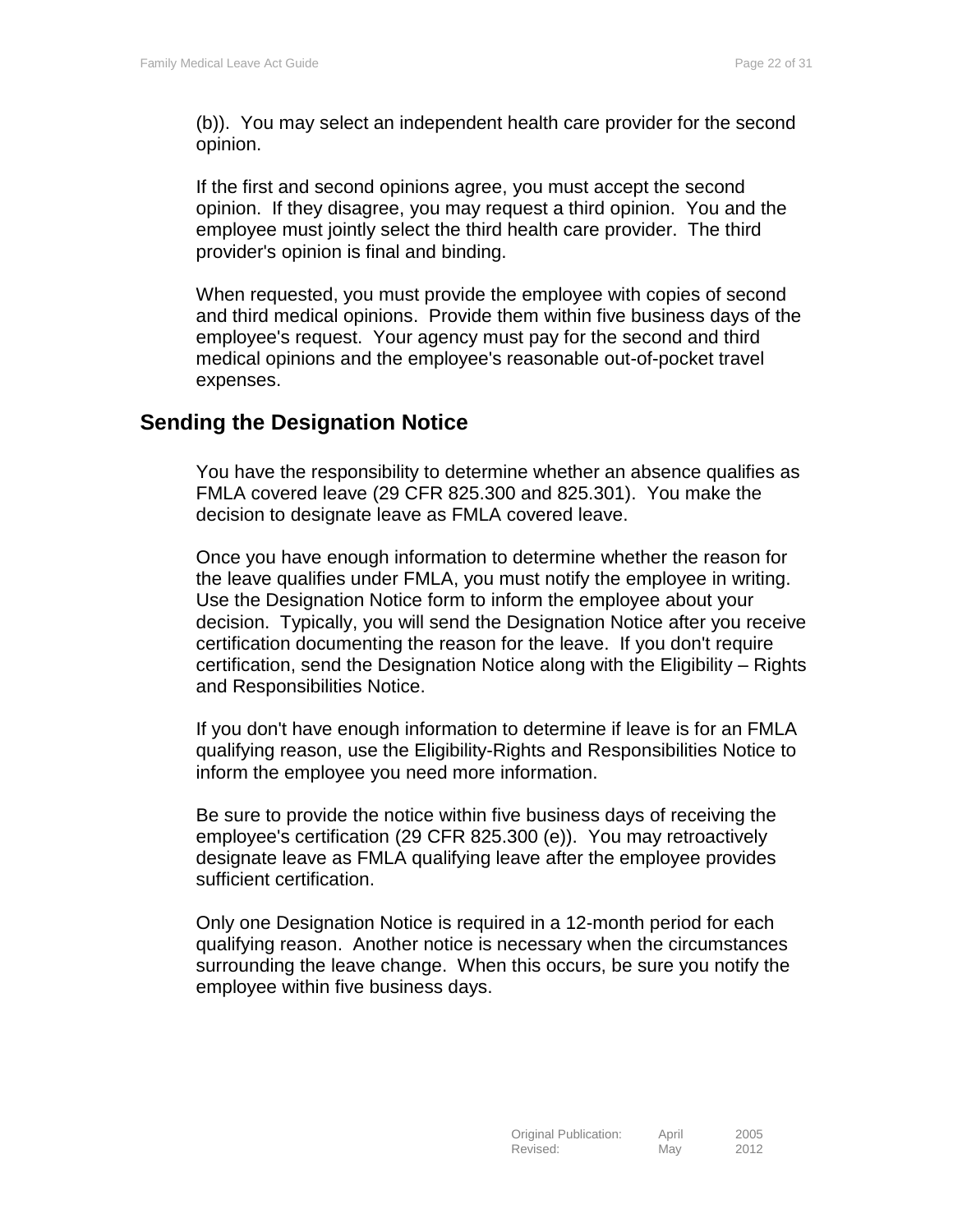

Before the employee returns to work, you may require a fitness for duty certificate which addresses the employee's ability to perform the essential functions of the job. If you do so, you must include the essential functions with the Designation Notice.

There is additional information you must include in the Designation Notice. To ensure compliance, we recommend using the Designation Notice Form (WH 382). See Appendix I for a link to this form.

# <span id="page-22-0"></span>**Tracking Leave**

For most reasons, employees may take up to 12 weeks of leave during a 12-month period. They also may take 26 weeks during a "single 12 month period" for military caregiver leave. Therefore, you may need to track leave separately depending on the reason.

# <span id="page-22-1"></span>**The 12-month period**

For most reasons except military caregiver leave, employees are eligible to take up to 12 weeks of leave in a 12-month period. We refer to the 12 month time period as the FMLA year. The FMLA year begins on the first day the employee takes leave. We use the 12-month period looking forward from the date an employee first takes leave to determine the FMLA "year."

# <span id="page-22-2"></span>**Military caregiver leave – 26 weeks in a single 12-month period**

The FMLA also provides up to 26 weeks in a "single 12-month period" for military caregiver leave. The single 12-month period begins on the first day the employee takes military caregiver leave and ends 12 months after that date. If the employee does not use the entire 26 weeks within this time, the employee forfeits the remaining leave.

# **Tracking different types of leave taken simultaneously**

The regulations explain an employee is entitled to "a combined total of 26 workweeks of leave for any qualifying reason during the single 12-month period" (29 CFR 825.127 (c) (3)). In this section, we included examples to show how an employee might use different types of FMLA leave simultaneously. We also provided recommendations on how to track leave.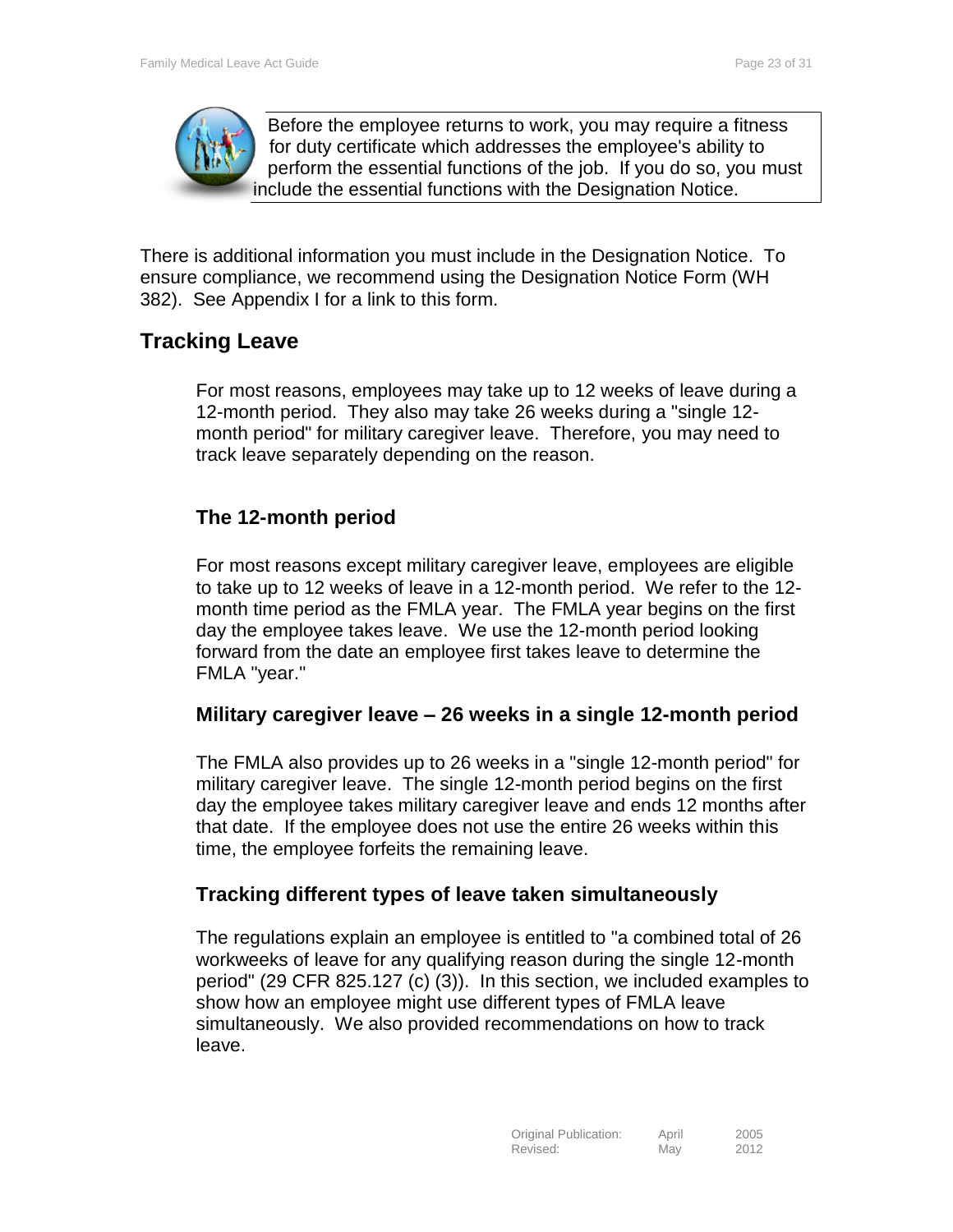#### **Example 1**

The facts:

- On February 1, 2009, Candy begins leave for a serious health  $\bullet$ condition. The 12-month period for the serious health condition leave begins on this date.
- She takes eight weeks of FMLA leave for this condition.
- On April 1, 2009, she begins taking military caregiver leave. The "single 12-month period" to take military caregiver leave begins on this date.
- She takes 26 weeks of military caregiver leave.  $\bullet$

The analysis:

Initially, Candy was eligible for 12 weeks of leave for a serious health condition. The 12-month period for this leave began on February 1, 2009 and runs through January 31, 2010. On April 1, she became eligible for up to 26 weeks for military caregiver leave. The single 12-month period for the military caregiver leave began on April 1, 2009 and runs through March 31, 2010.

Because she took the entire 26 weeks of military caregiver leave, Candy is ineligible for any additional FMLA leave until April 1, 2010. In this case, she took 34 weeks of FMLA leave in the 2009 calendar year – eight weeks for a serious health condition, plus 26 weeks military caregiver leave.

#### **Example 2**

The facts:

- On January 1, 2009, Dave begins taking military caregiver leave. The  $\bullet$ single 12-month period for military caregiver leave begins on this date.
- He takes 16 weeks of military caregiver leave.
- On May 1, 2009, the Dave begins taking leave for his serious health condition. The 12-month period for a serious health condition begins on this date.

The analysis:

For the remainder of 2009, Dave is limited to 10 weeks of leave for his serious health condition (26 weeks minus 16 weeks military leave taken). If he takes the entire 10 weeks for his serious health condition in 2009, Dave is limited to two additional weeks of leave for this reason during the remainder of the 12-month period ending April 30, 2010. This is because

| Original Publication: | April | 2005 |
|-----------------------|-------|------|
| Revised:              | May   | 2012 |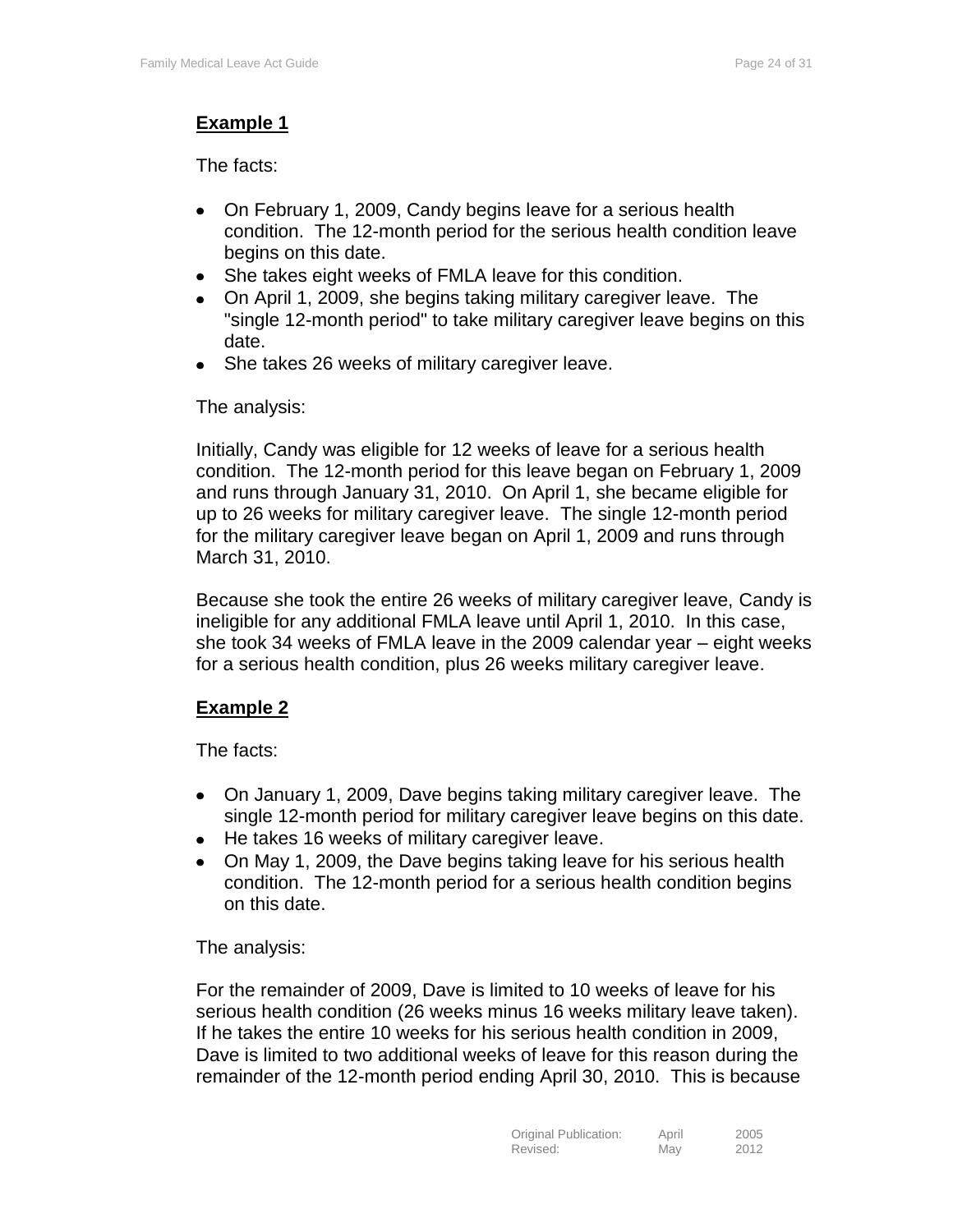the limit of 26 weeks in a "single 12-month period" expired on December 31, 2009. He only used 10 of the 12 weeks in the single12-month period for his serious health condition. Dave has forfeited 10 weeks of unused military caregiver leave.

### <span id="page-24-0"></span>**Counting Holidays as FMLA Leave**

If an employee takes intermittent leave during a week a holiday occurs, you should not count the holiday towards the employee's FMLA entitlement unless the employee was scheduled to work the holiday and takes the day off for an FMLA qualifying reason.

If an employee is using leave for the entire week, count the entire week including the holiday as FMLA leave. Some agencies allow employees to "bank" holiday hours. You may count banked holiday hours used concurrently with FMLA leave towards an employee's FMLA entitlement.

#### <span id="page-24-1"></span>**Intermittent or Reduced Schedule Leave**

An employee may take intermittent leave or work a reduced schedule under certain circumstances. Intermittent leave is leave "taken in separate blocks of time due to a single qualifying reason" (29 CFR 825.202). A reduced schedule is a reduction in the number of hours in a workweek or workday.

You cannot deny intermittent leave when an employee takes it for the following reasons:

- when leave is medically necessary for the employee or family  $\bullet$ member's serious health condition;
- $\bullet$ when leave is medically necessary to care for a covered service member with a serious injury or illness;
- for prenatal examinations or for a pregnant employee's own condition;  $\bullet$ or
- for a qualifying exigency.

The health care provider determines when intermittent or reduced schedule leave is medically necessary. When leave is necessary for planned medical treatment, the employee must make a reasonable effort to schedule treatment so it does not disrupt your agency's operations.

An employee must request your permission to take intermittent leave for the following reasons: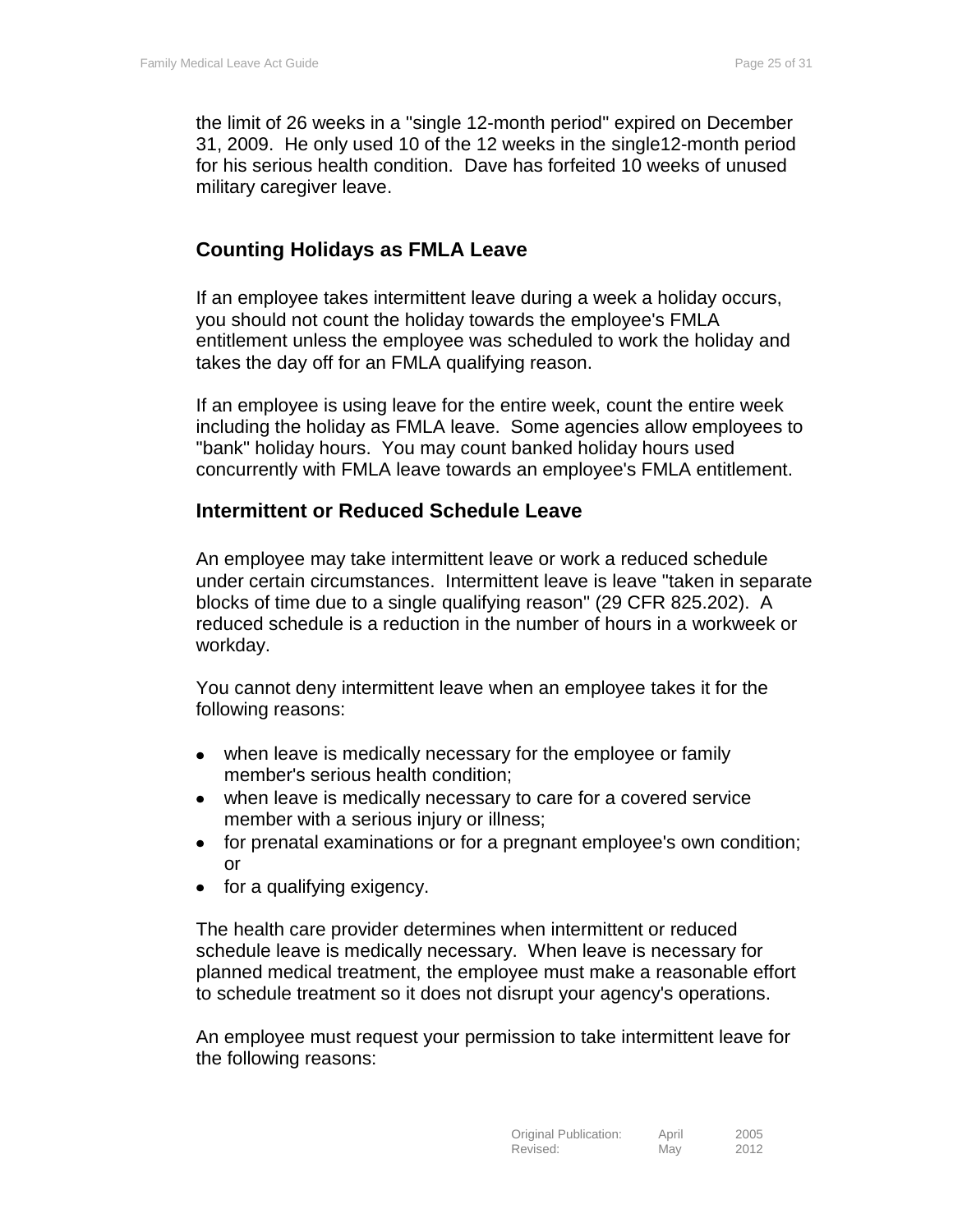- after the birth of a healthy child; or  $\bullet$
- placement of a healthy child for adoption or foster care.

# <span id="page-25-0"></span>**Transferring an Employee**

When the need for leave is foreseeable because of a planned medical treatment for the employee, a family member, or covered service member, you have discretion to temporarily transfer the employee. You may also transfer an employee who takes intermittent leave because of the birth of a child, placement for adoption, or foster care (29 CFR 825.204).

A transfer may last for the duration of the intermittent or reduced scheduled leave. The regulations require equivalent pay and benefits in the temporary position. When the need for intermittent leave ends, and the employee is able to return to full-time work, you must place the employee in his or her former position or an equivalent position.

# <span id="page-25-1"></span>**Returning to Work - Fitness for Duty**

When an employee takes leave for the employee's serious health condition, you may require a fitness for duty certification (29 CFR 825.312). As with all certifications, the employee must provide complete and sufficient information. The employee pays the costs of fitness for duty certification. If your agency has a fitness for duty policy, you must apply it to all employees in similar positions.



You may require fitness for duty certification that addresses the employee's ability to perform the essential functions of the job. However, you must have given the employee a list of the essential functions when you provided the original FMLA Designation Notice.

If an employee does not provide sufficient fitness for duty certification, and you have noticed the fitness-for-duty certification requirement, you may delay the employee's return to work. When an employee provides sufficient certification, you may contact the health care provider to clarify and authenticate the certification. When doing so, you should be cautious and comply with the restrictions in the GINA regulations as referenced in the Requiring Certification section of this guide.



You may not delay the employee's return to work while you contact the provider.

| Original Publication: | April | 2005 |
|-----------------------|-------|------|
| Revised:              | May   | 2012 |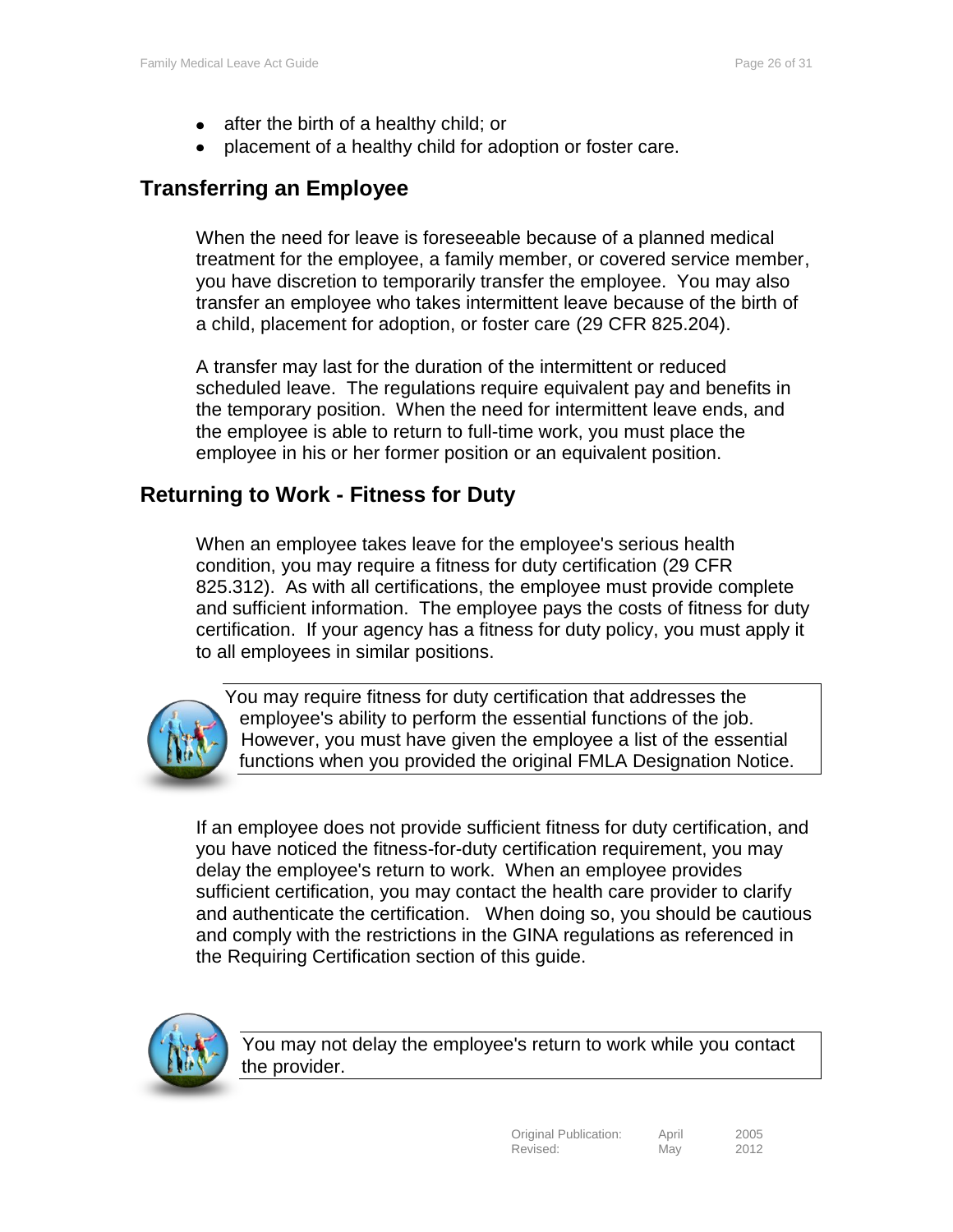You may request a fitness for duty certification when an employee takes intermittent or reduced schedule leave. You may not require fitness for duty certification more often than every 30 days.



The 30-day restriction does not apply when reasonable safety concerns exist. The regulations describe reasonable safety concerns as a reasonable belief of significant risk of harm to the employee or others.

# <span id="page-26-0"></span>**Recordkeeping Requirements**

You must make, keep and preserve records of your obligations under the FMLA for no less than three years. However, you are not required to submit them unless requested by the Department of Labor (29 CFR 825.500). You must keep the following information:

- $\bullet$ basic payroll and identifying employee data, and compensation details;
- dates FMLA leave is taken by eligible employees;
- If leave is taken in less than full days, then the hours taken;  $\bullet$
- copies of notices given by employees and the agency (these copies may be maintained in the employee's personnel file);
- policies describing employee benefits and the practice of taking  $\bullet$ paid and unpaid leave;
- premium payments of employee benefits;  $\bullet$
- disputes between the agency and employee regarding the designation of leave as FMLA leave; and
- records or documents relating to the employee or the employee's  $\bullet$ family's certifications.\*\*\***These records shall be maintained as confidential medical records in separate files from the usual personnel files and maintained according to ADA and GINA confidentiality requirements.**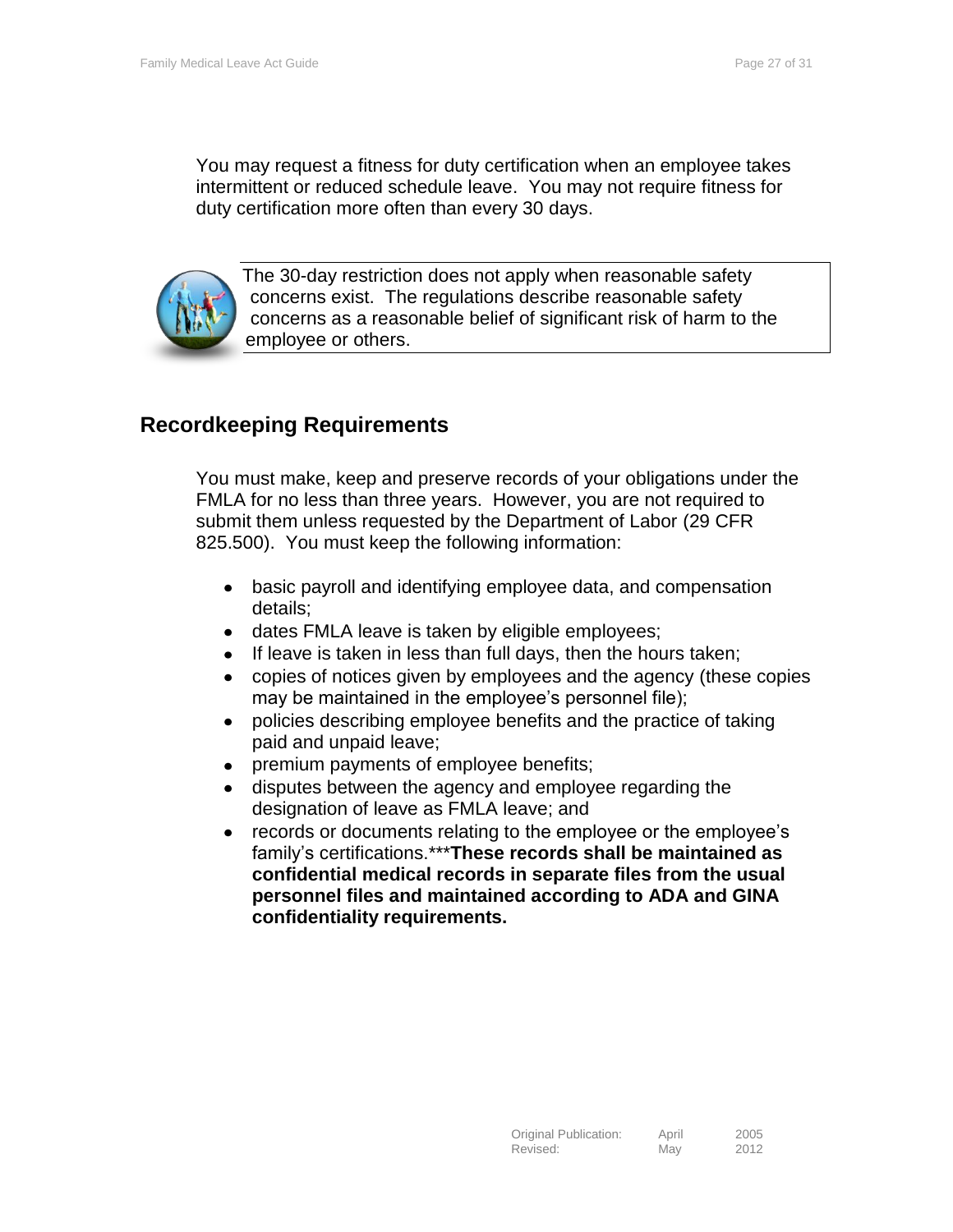# <span id="page-27-0"></span>**Appendix I: Links to Forms**

The following link directs you to the FMLA forms provided by the U.S. Department of Labor and adopted by the Department of Administration:

<http://hr.mt.gov/hrpp/forms.mcpx>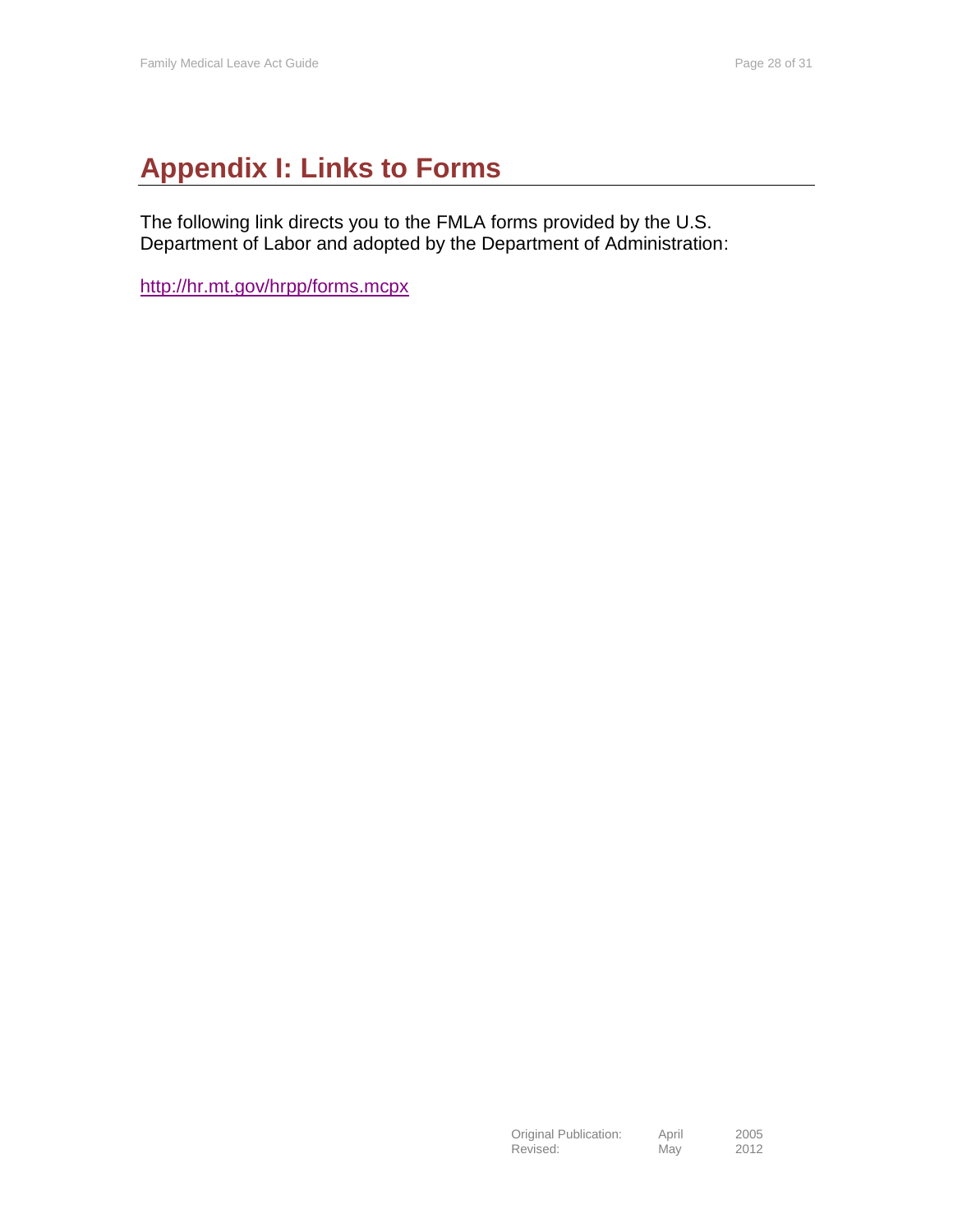# <span id="page-28-0"></span>**Appendix II: State Leave Policies and FMLA**

An eligible employee may use accrued paid leave concurrently with FMLA leave, which is unpaid leave. In some cases, you may require the use of paid leave. The following policies apply.

**Sick Leave Policy (MOM #03-0310)**

**Sick Leave Fund Policy (MOM #03-0311)**

**Maternity and Parental Leave Policy (MOM #03-0317)**

**Annual Leave Policy (MOM #03-0305)**

**Exempt Compensatory Time Policy (MOM #03-0211)**

**Overtime and Nonexempt Compensatory Time Policy (MOM #03- 0210)**

**Holidays (MOM #03-0325)**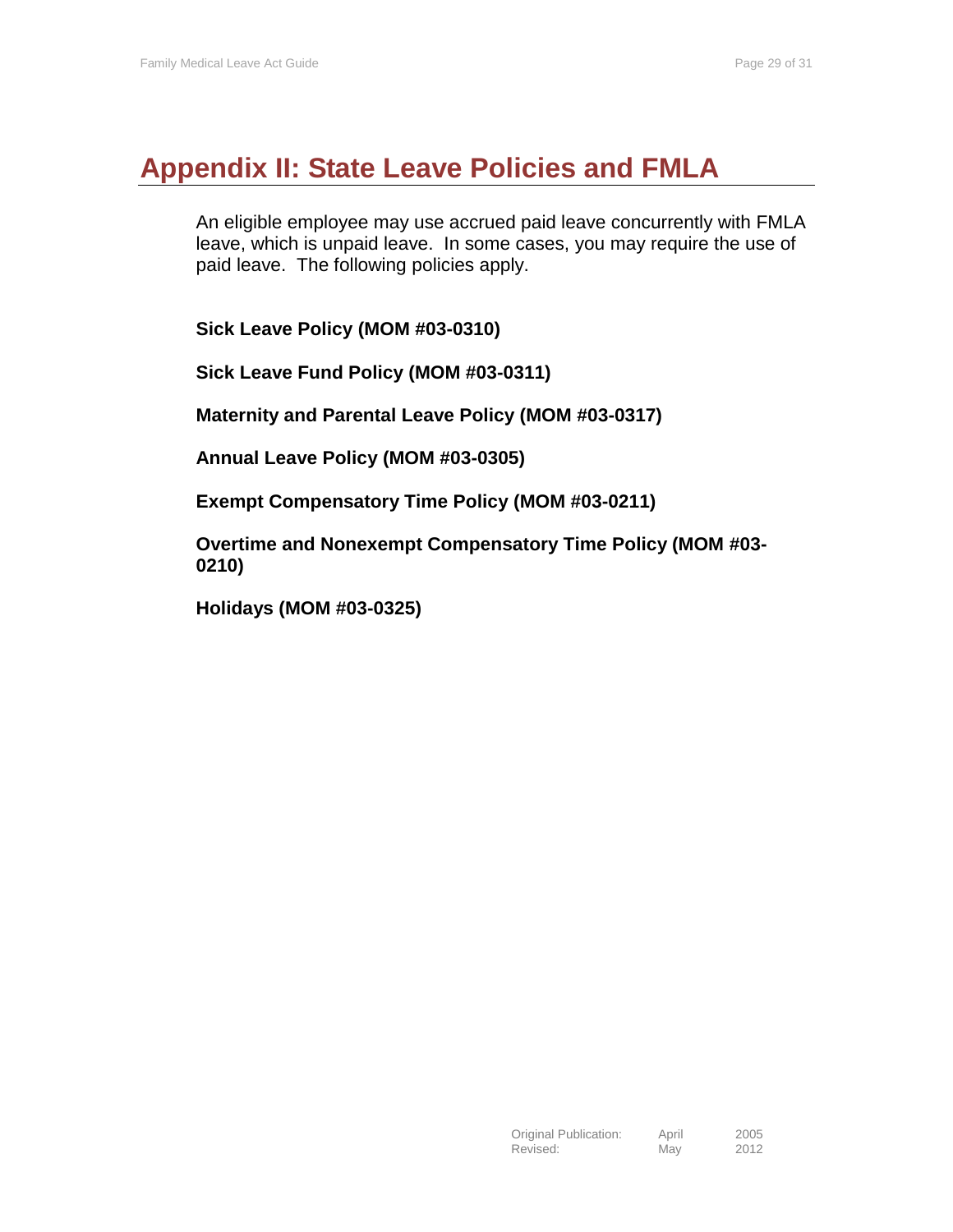# <span id="page-29-0"></span>**Appendix III: Additional Resources**

Your agency human resource office is a good resource for information about the FMLA and agency specific procedures. Our staff in the State Human Resources Division, Human Resources Policy and Programs Bureau can also answer your general questions about the FMLA. Call us at 444-3871.

The Wage and Hour Division of the U.S. Department of Labor's Employment Standards Administration enforces and administers the FMLA. The Division has developed the Family and Medical Leave Act Advisor. This internet system answers a variety of questions about the FMLA including employee eligibility, valid reasons for leave, notification responsibilities, etc.

See the following links to the US Department of Labor – Wage and Hour Division FMLA related resources.

US Department of Labor – Wage & Hour Division – Compliance Assistance <http://www.dol.gov/compliance/laws/comp-fmla.htm>

FMLA Poster <http://www.dol.gov/whd/regs/compliance/posters/fmla.htm>